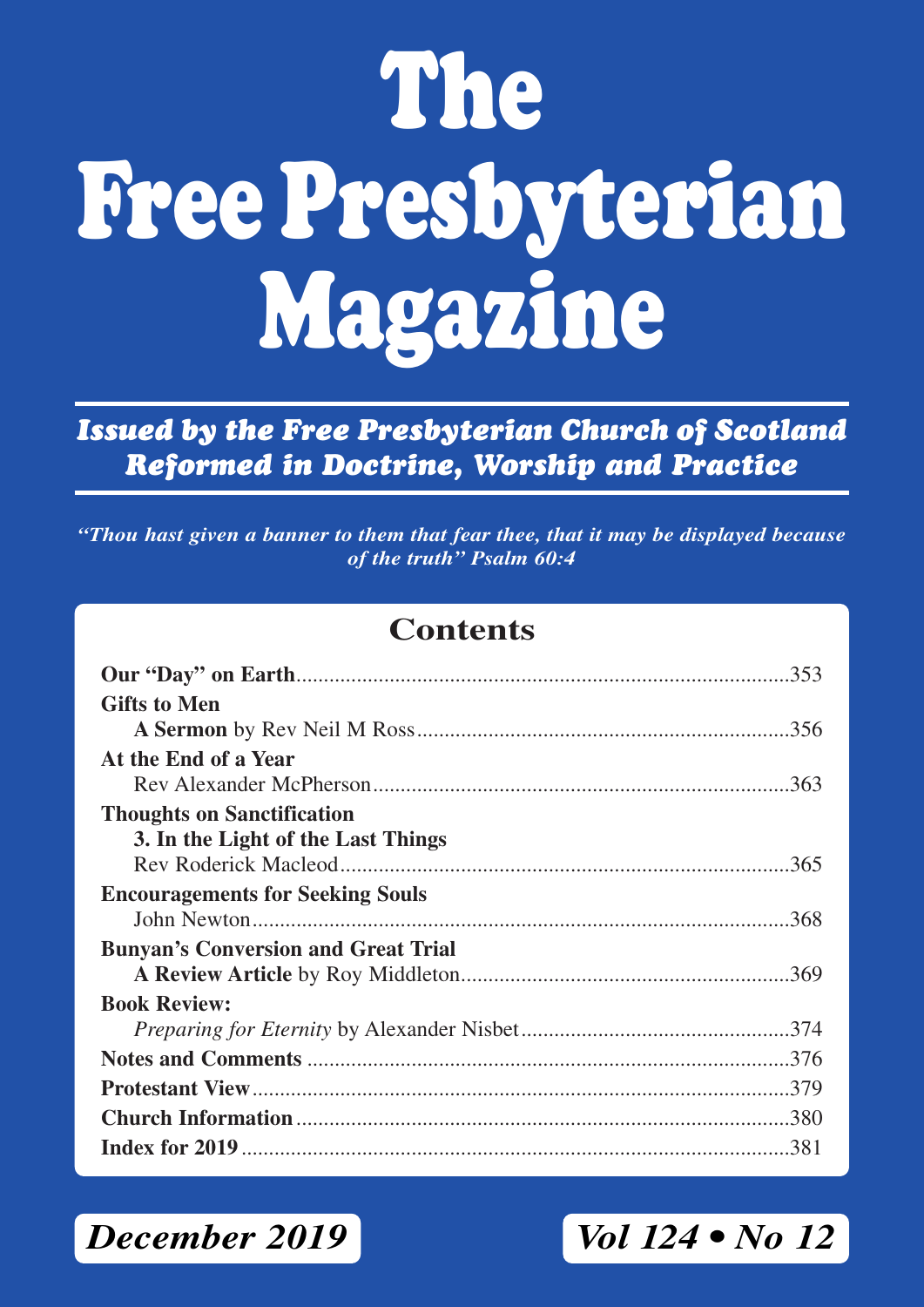### **The Free Presbyterian Church of Scotland**

**Moderator of Synod:** Rev R MacLeod, 4 Laurel Park Close, Glasgow, G13 1RD; tel: 0141 954 3759.

**Clerk of Synod:** Rev K M Watkins BA, F P Manse, Ferry Road, Leverburgh, Isle of Harris, HS5 3UA; tel: 01859 520271; e-mail: kmwatkins@fpchurch.org.uk.

**Assistant Clerk:**Rev A W MacColl MA PhD, 10 Achany Road, Dingwall, IV15 9JB; tel: 01349 866546.

**General Treasurer:** Mr W Campbell, 133 Woodlands Road, Glasgow, G3 6LE; tel: 0141 332 9283, fax 0141 332 4271, e-mail: wc.fpchurch@btconnect.com.

**Law Agents:** Brodies LLP, 15 Atholl Crescent, Edinburgh, EH3 8AH; tel: 0131 228 3777.

#### **Clerks to Presbyteries:**

**Northern:** Rev D W B Somerset BSc DPhil, 18 Carlton Place, Aberdeen, AB15 4BQ; tel: 01224 645250.

**Southern:** Rev D Campbell MA, 35B Barnton Avenue West, Edinburgh EH4 6DF; tel: 0131 312 8227.

**Western:** Rev D A Ross, F P Manse, Laide, IV22 2NB; tel: 01445 731340.

**Outer lsles:** Rev J B Jardine BD, F P Manse, Tarbert, Isle of Harris, HS3 3DF; tel: 01859 502253.

**Asia Pacific:** Rev G B Macdonald BSc, 60 Hamilton St, Riverstone, NSW 2765; tel. 02 9627 3408.

**Zimbabwe**: Rev S Khumalo, Stand No 56004, Mazwi Road, Lobengula, PO Magwegwe, Bulawayo; tel: 00263 9407131.

**Zimbabwe Mission Office:** 9 Robertson Street, Parkview, Bulawayo; tel: 002639 62636, fax: 002639 61902, e-mail: fpchurchheadoffice@gmail.com.

#### **Residential Care Homes:**

Ballifeary House, 14 Ness Walk, Inverness, IV3 5SQ; tel: 01463 234679.

Leverburgh Residential Care Home, Ferry Road, Leverburgh, Isle of Harris, HS5 3UA; tel: 01859 520296.

**Website of the Free Presbyterian Church of Scotland:** www.fpchurch.org.uk.

### **The Free Presbyterian Magazine**

Published by The Free Presbyterian Church of Scotland (Scottish Charity Number SC003545). Subscriptions and changes of address to be sent to the General Treasurer, Mr W Campbell, 133 Woodlands Road, Glasgow, G3 6LE; tel: 0141 332 9283. The subscription year begins in January. Prices are on back cover. One month's notice is required for change of address. Queries about delivery of the magazines should be sent to the General Treasurer, not the printer.

**Editor:** Rev K D Macleod BSc, 11 Auldcastle Road, Inverness, IV2 3PZ. Tel: 01463 712872; e-mail: kdmacleod@gmail .com. Unsigned articles are by the Editor.

**Editorial Board:** The Editor, Mr F R Daubney, Rev A W MacColl, Rev D W B Somerset.

**Deadline for sending material to the Editor:** The beginning of the month previous to publication.

**The Gaelic Supplement** (quarterly): Editor: Rev A W MacColl MA PhD, 10 Achany Road, Dingwall, IV15 9JB; tel: 01349 866546. Available free on request.

**Youth Magazine:** *The Young People's Magazine*. Editor: Rev K D Macleod BSc.

### **Communions**

**January:** *First Sabbath:* Nkayi; *Fourth:* Auckland, Inverness, New Canaan.

**February:** *Second Sabbath:* Dingwall; *Third:* Stornoway; Carterton; *Fourth:* Zenka.

**March:** *First Sabbath:* Sydney, Tarbert; *Second:* Ness, Portree; *Third:* Halkirk, Kyle of Lochalsh; *Fourth:* Barnoldswick, *Fifth:* Ingwenya, North Tolsta.

**April:** *First Sabbath:* Laide; *Second:* Chesley, Maware, Staffin; *Third:* Gisborne; *Fourth***:** Glasgow, Mbuma.

**May:** *First Sabbath:* Aberdeen, Donsa, Grafton, Leverburgh, London; *Second:* Achmore; *Third:* Edinburgh, Scourie; *Fourth***:** Chiedza.

**June:** *First Sabbath:* Perth, Shieldaig; *Second:* Nkayi, North Uist, Santa Fe; *Third:* Lochcarron, Uig; *Fourth:* Bulawayo, Gairloch; *Fifth:* Inverness.

**July:** *First Sabbath:* Beauly; *Second:* Bonar Bridge, Staffin, Vancouver; *Third:* Applecross, Auckland, Fort William; *Fourth:* Cameron, Vatten.

**August:** *First Sabbath:* Dingwall; *Second:* New Canaan, Somakantana; *Third:* Laide; *Fourth:* Farr, Stornoway, Zenka.

**September:** *First Sabbath:* Chesley, Sydney, Ullapool; *Second:* Halkirk, Munaka, Portree; *Third:* Tarbert; *Fourth:* Aberdeen, Barnoldswick; *Fifth:* Ingwenya, Tauranga.

**October:** *First Sabbath:* Dornoch, Grafton, Lochcarron, North Tolsta; *Second:* Gairloch; *Third:* Leverburgh, London, Odessa; *Fourth:* Edinburgh, Gisborne, Mbuma.

**November:** *Second Sabbath:* Glasgow; *Third:* Chiedza, Singapore.

**December:** *Third Sabbath*: Bulawayo, Santa Fe.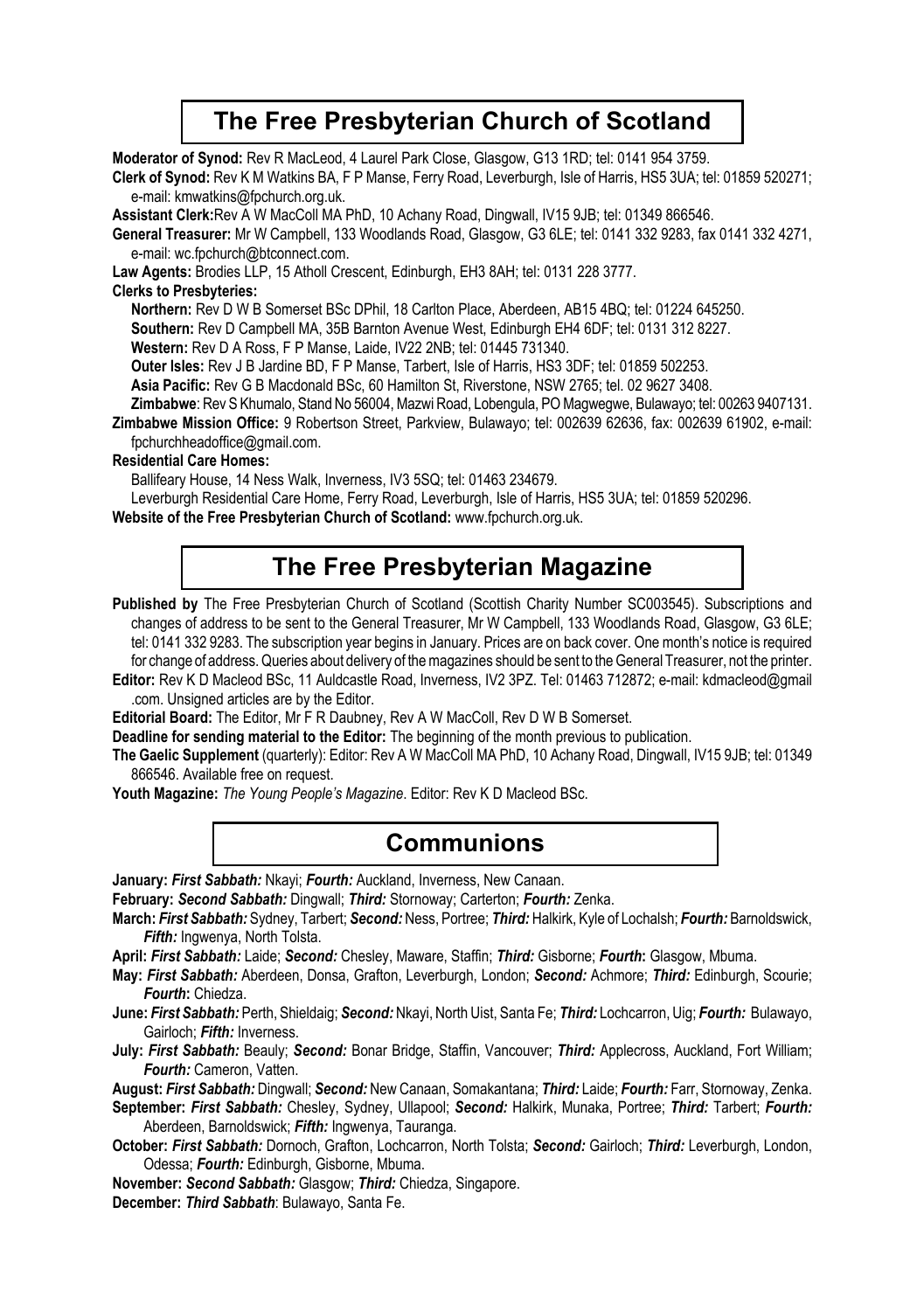# **The**

# **Free Presbyterian Magazine**

Volume 124 December 2019 Number 12

# **Our "Day" on Earth**

Last month we considered how Christ, in His life on earth, made maximum<br>Luse of the time He had to do His Father's will. We did so in the light of Christ's own words, "I must work the works of Him that sent Me, while it is day: the night cometh, when no man can work" (John 9:4). We will now seek to consider Him as our example; we too, by God's grace, are to make good use of our time in this world. We have only a "day" in this world, but *we* do not know how long our day will last, how long we have until the night of death will fall on us, when we will have no further opportunity to do anything here on earth to God's glory.

First, let us think on the situation of those who are still unconverted. They have sinned; their sins have not been washed away; they are still under condemnation. And that condemnation will continue unless they will look by faith to Christ Jesus as the One who came into the world as the Substitute for sinners. They have only a limited time – maybe a very limited time – in which to find Christ. In contrast with a literal day, when sunset and the darkness of the literal night that follows it can be exactly predicted, we cannot normally know when any of us will pass from this world into eternity. This darkness could fall without any warning, and the unconverted soul will enter "the blackness of darkness for ever" (Jude 13), where no light, nothing good, nothing conducive to happiness, no glimmer of gospel hope can ever enter.

How earnest everyone who has ever heard the gospel should be to make use of their opportunity while the day of gospel light lasts, to find Christ, salvation through Him and deliverance from eternal darkness! What authority we should feel to lie behind the call, "Seek ye the Lord while He may be found", to search for the Lord and the salvation He has set before us, before the darkness of eternal night falls and it becomes absolutely impossible to find salvation. It is God who has spoken; He knows the reality of the matter. Surely we should take Him seriously and seek Him at once. As another year draws to an end, we should feel all the more the urgency of the situation.

The same divine authority lies behind the words that follow: "Call ye upon Him while He is near" (Is 55:6). Christ is near us now, but He will not always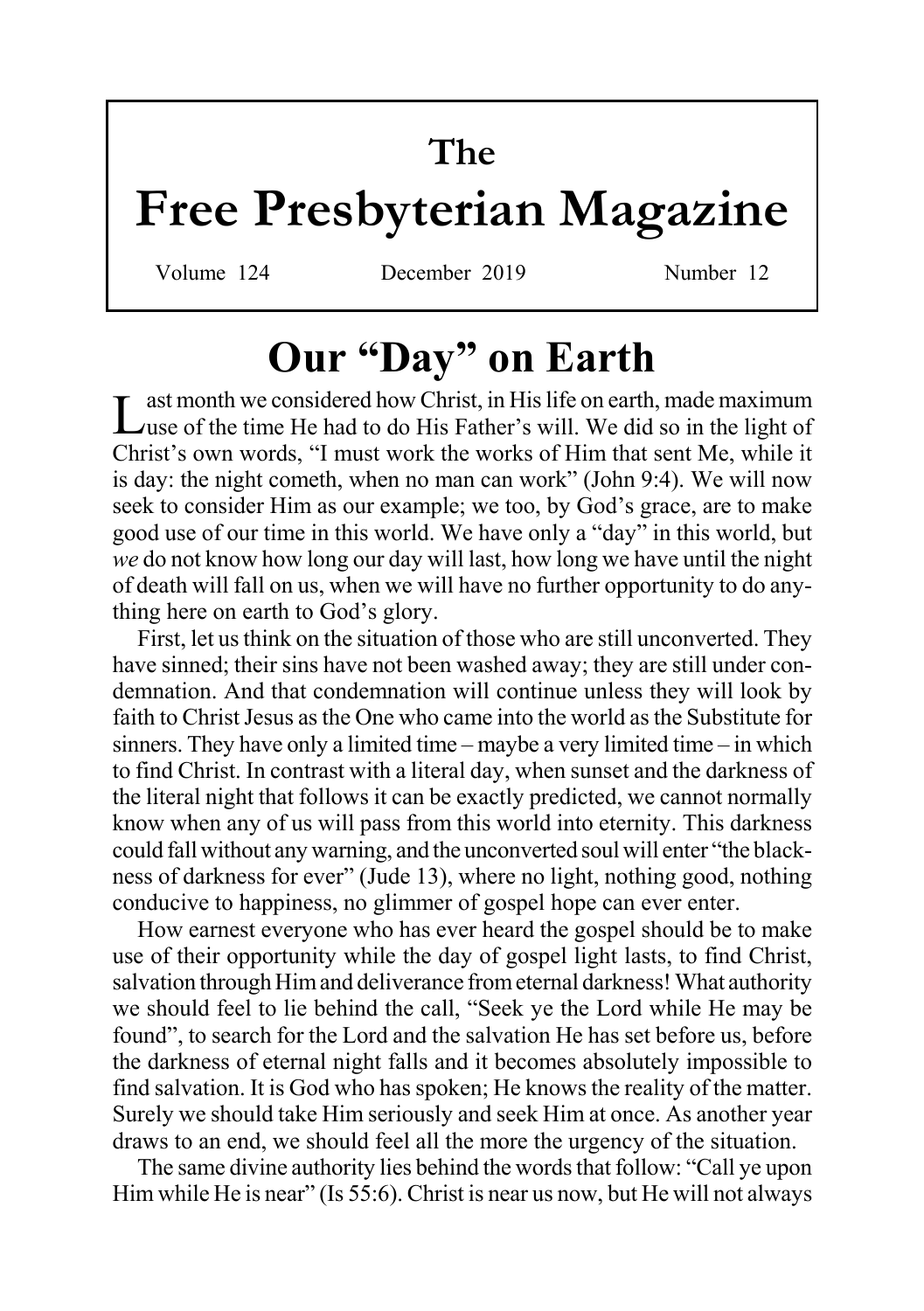be near. When the darkness of death comes, He will leave those who have rejected Him to the consequences of their sin; they can never again be called to come to Christ. Commenting on this verse, Matthew Henry warns, "There is a day coming when He will be afar off and will not be found, when the day of His patience is over and His Spirit will strive no more". Henry further, and even more solemnly, warns, "There may come such a time in this life when the heart is incurably hardened". It is as if a night of permanent spiritual darkness descends, before death, on some who have gone on wilfully rejecting Christ, refusing to call on Him while He was near them, as they sat under the preaching of the gospel. May we realise how serious a matter it is for sinners when Christ comes near them in the gospel and they remain determined not to seek Him or to call upon Him!

Yet there is a great danger of people imagining that they are walking in the light, on the way that will bring them to everlasting glory, although they have never sought the Lord in the way that He has appointed and have never called upon Him in faith. Christ warned, "Not every one that saith unto Me, Lord, Lord, shall enter into the kingdom of heaven; but he that doeth the will of My Father which is in heaven. Many will say to Me in that day, Lord, Lord, have we not prophesied in Thy name, and in Thy name have cast out devils, and in Thy name done many wonderful works? And then will I profess unto them, I never knew you: depart from Me, ye that work iniquity" (Mt 7: 21-23). Nightfall would come and find them unprepared. Whatever their standing in the Church, whatever their religious activities, whatever other people thought of them, Christ would not know them – He never heard them calling on Him from a sense of spiritual need. How great is our need to make our calling and election sure (2 Pet 1:10).

Second, believers, who have sought Him and found Him, still need to consider Christ's example in making full use of the opportunities provided by the short "day" of life. Abraham and others like him, who lived by faith in the coming Messiah, considered themselves to be "strangers and pilgrims on the earth" (Heb 11:13). As a *stranger*, or a *foreigner*, Abraham did not belong to Canaan, and spiritually he did not consider this world to be his home. As a *pilgrim*, or a *temporary resident*, Abraham, so to speak, did not have a permanent visa for residence in Canaan; so he knew he would not stay on in this world indefinitely. That is how God's children today are to think of themselves: they will not be here always. So it is their duty to follow the example of Christ and make full use of their opportunity, while the light of this life remains, to live according to the will of God and do whatever they can for His glory.

Some of them may feel that, because of their circumstances, they have no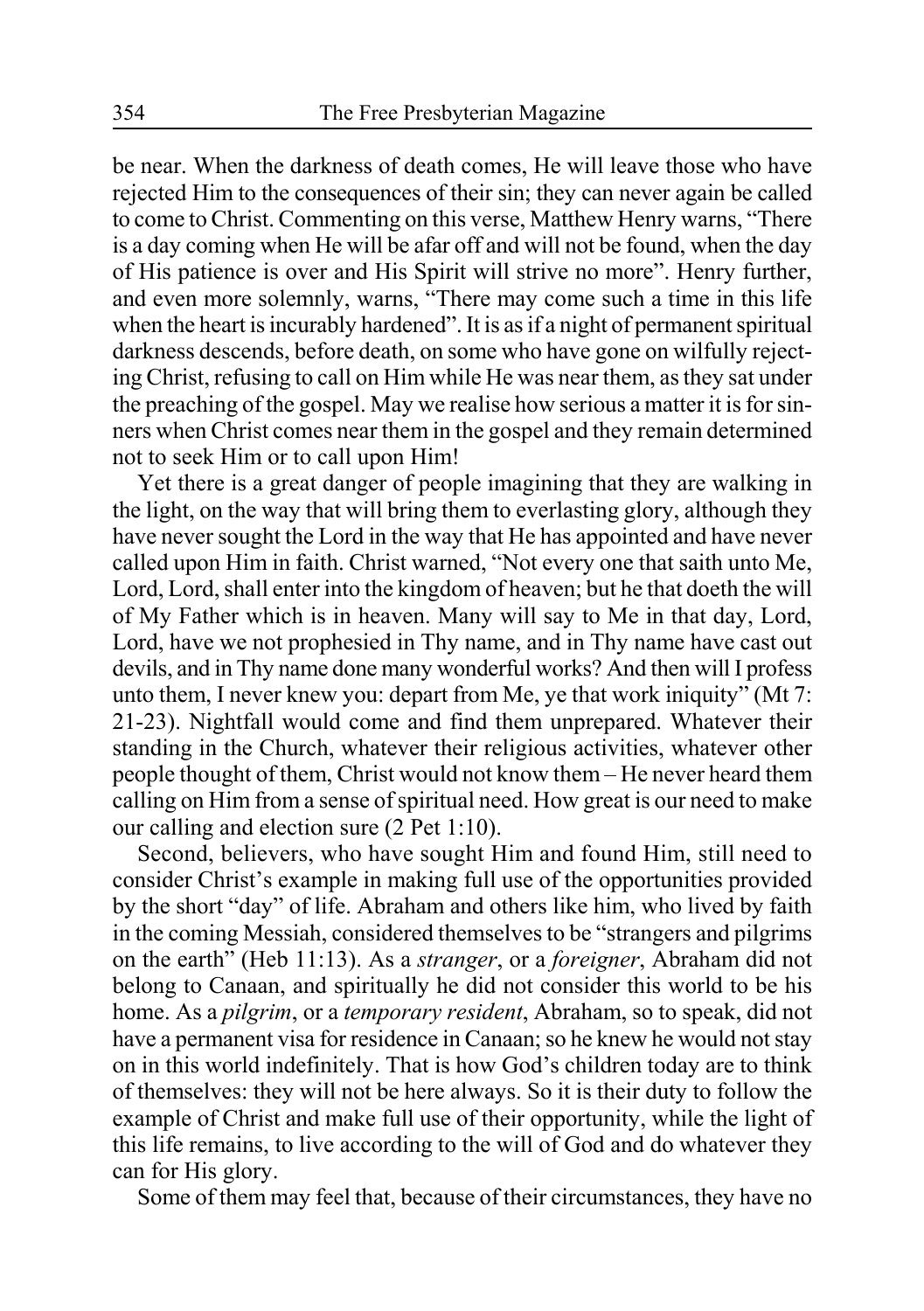opportunities to serve God. Edward Pearse was a noted Puritan minister who suffered from tuberculosis for some time before he died in 1673, when he was only about 40 years old. He was conscious, in declining health, that he had done comparatively little of what he had wished to do; no doubt he felt that his opportunities for doing good had come to an end. But he prayed earnestly that something that he had done might be useful after he passed away; he was anxious to work while his short day of life would last. God answered his prayer through a book he wrote, entitled, *The Great Concern*, or, *A Serious Warning for a Timely and Thorough Preparation for Death.*<sup>1</sup> One assumes that the person who recorded his prayer believed that the Lord had blessed this book to many souls after the author's death.

Others may feel that, because they are not ministers and do not have any prominent role in society, they have no opportunity to do anything spiritually useful. But we may notice two ways in which every believer may do good to others and may live, however imperfectly, to God's glory.

(1.) Paul speaks of believers being an "epistle . . . known and read of all men" (2 Cor 3:2). Other people could recognise in the lives of the Corinthian believers evidence that their attitudes had changed, and their whole manner of life was different. As these other people read such a letter, they may have asked questions about the source of the change and, having been told that it was through Jesus Christ, they may have gone on to ask further questions. When people live a consistent godly life today also, it may have a good effect on those who, for example, work with them. By God's grace, their outward lives show something of love to God and their neighbour. May believers seek grace, so that they may be epistles that others may read and so be led to seek true religion! And even if these epistles are ignored, and no good is done to anyone else, God is glorified in the holy lives of His children.

(2.) Even those who, in their providence, scarcely come in contact with others may make good use of the remainder of their "day" on earth through their prayers to God. What encouragement to persevering prayer the Saviour gives through his parable of the "importunate widow"! She went on asking for justice from the unjust judge and, in the end, he gave her what she pleaded for. "And", Jesus added, "shall not God avenge His own elect, which cry day and night unto Him, though He bear long with them? (Lk 18:7). Will He not answer persistent prayer? Indeed He will. Yet their time to serve Him in this way is limited; indeed nightfall may come far sooner than expected. May believers get grace to make full use of their opportunity to "come boldly unto the throne of grace, that [they] may obtain mercy" (Heb 4:16) for themselves and for others, for the Church and for the whole world! <sup>1</sup>Pearse is best known today for his *The Best Match*; he was also author of two other books.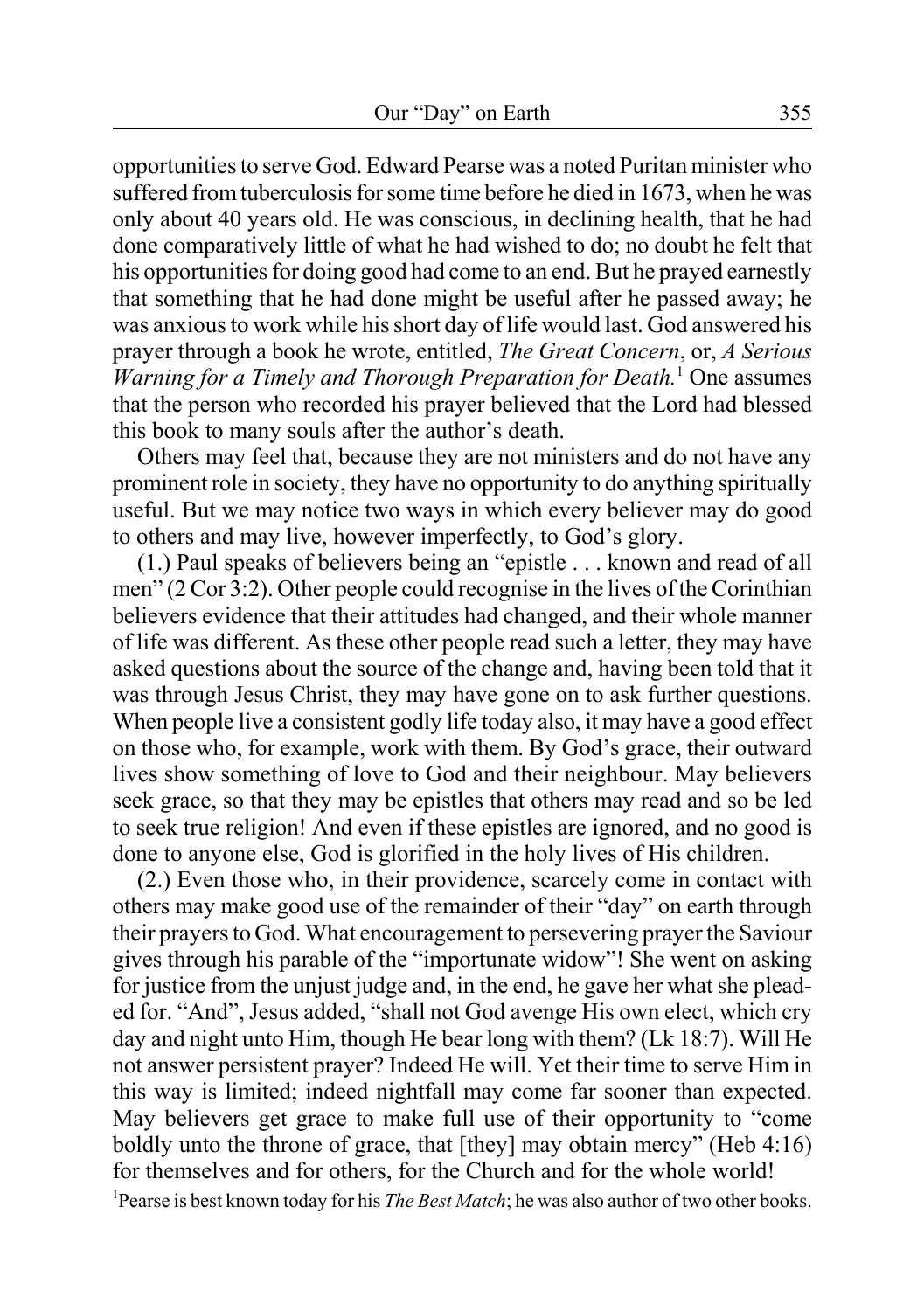# Gifts to Men<sup>1</sup>

**A Sermon by** *Rev Neil M Ross*

Ephesians 4:8. *Wherefore He saith, When He ascended up on high, He led captivity captive, and gave gifts unto men.*

Our text is prefixed by the word, *wherefore*, which indicates the connection between it and the previous verses. There the Apostle Paul is exhorting and beseeching the Christians in Ephesus to "keep the unity of the Spirit in the bond of peace". As an incentive for them to do so, he implies that there was already a oneness among them. No fewer than seven times he uses the word *one* with reference to them: "one body, and one Spirit . . . one hope . . . one Lord, one faith, one baptism, one God and Father of all".

Paul also makes it clear that, while there was unity among them, there was also variety in the gifts and graces bestowed on individual believers: "But unto every one of us is given grace according to the measure of the gift of Christ". Those gifts from Christ were bestowed through the Spirit, as Paul speaks elsewhere of "the selfsame Spirit, dividing to every man severally as He will" (1 Cor 12:11).

Now our text refers to Christ's activity of giving: "He . . . gave gifts unto men". The text implies that there could be no such giving by Christ to men if He had not previously "ascended up on high". Nor could He have given gifts if He had not previously "led captivity captive" or conquered His enemies. Christ's giving of gifts is the consequence of His ascending up on high and conquering His enemies. So here is this wondrous giving by Christ: "He gave gifts unto men".

Let us now, with the Lord's help, think about these three things in our text regarding Christ: (1.) Christ as the *ascended* One, "He ascended up on high"; (2.) Christ as the *conquering* One, "He led captivity captive"; and (3.) Christ as the *giving* One, "and gave gifts unto men".

**1. Christ as the** *ascended* **One**, "He ascended up on high". Our text, which is a quotation from Psalm 68, begins with the words, "Wherefore He saith". That is, God, through the Psalmist, says about Christ in that Psalm, as we have been singing, "Thou hast, O Lord, most glorious, / ascended up on high; / And in triumph victorious led / captive captivity" (Ps 68:18 metrical). Here then is the divine proclamation about the glorious ascension to heaven of the Son of God in our nature.

We are told in the Acts of the Apostles of the historical fact that Christ "ascended on high": "When [Christ] had spoken these things, while they <sup>1</sup>The sermon preached at the induction of Rev K D Macleod, to the pastorate of the Inverness congregation, on 3 March 2017.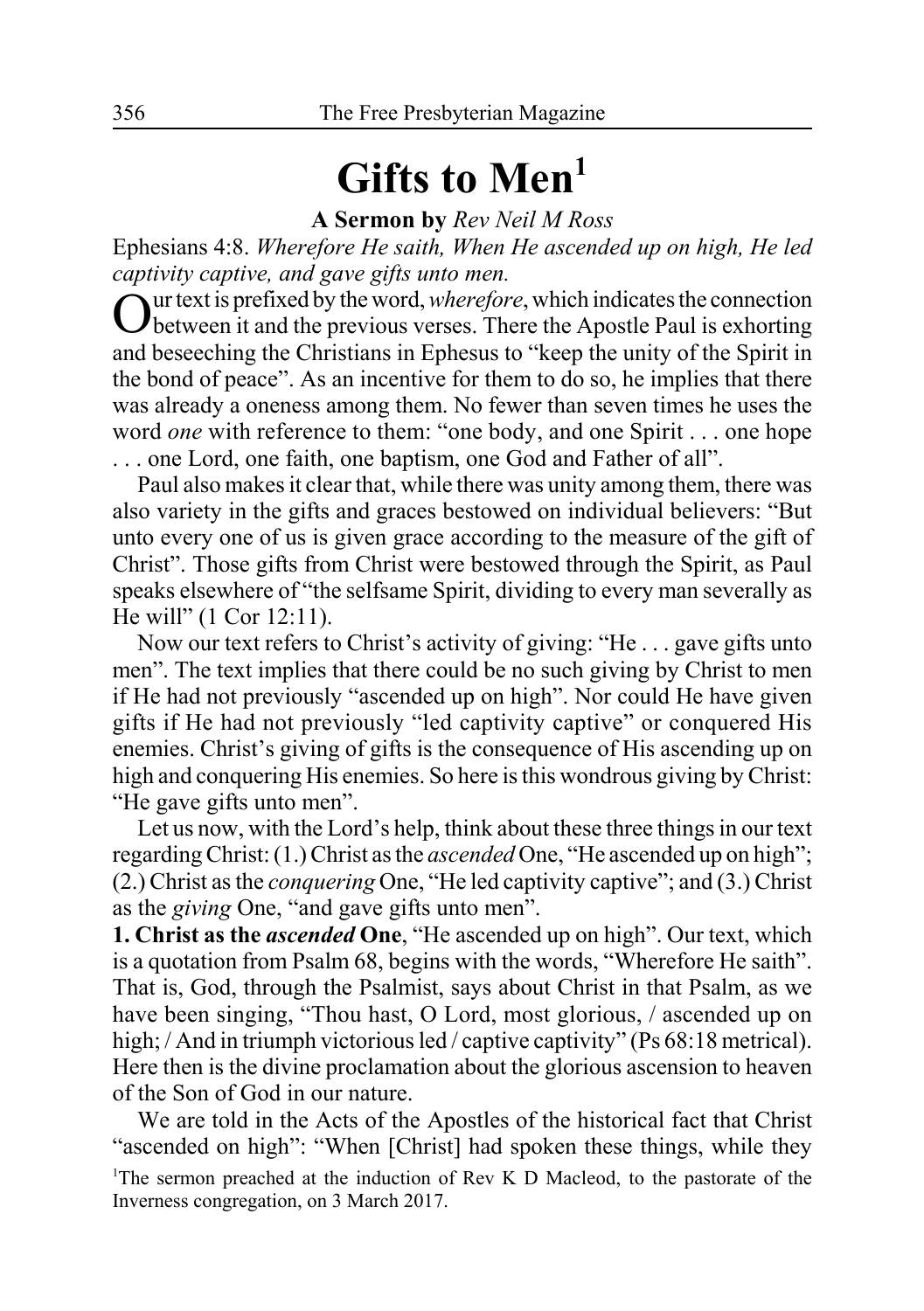beheld, He was taken up; and a cloud received Him out of their sight. And while they looked steadfastly toward heaven as He went up, behold, two men stood by them in white apparel; which also said, Ye men of Galilee, why stand ye gazing up into heaven? This same Jesus, which is taken up from you into heaven, shall so come in like manner as ye have seen Him go into heaven" (1:9-11).

This most wonderful record of the ascension of Christ informs us of certain facts about Him. It tells us, for example, that He ascended *bodily* into heaven – not just that His soul went into heaven, but also His body. He was seen to ascend; His disciples "beheld" His ascension and "looked steadfastly toward heaven as He went up". The record of His ascension also shows that it was to a *certain place* He ascended, even "into heaven" – that is, the heaven of heavens that we find in verse 10: He "ascended up far above all heavens, that He might fill all things".

We see also that the *manner* of His ascending shows how He will come again. "This same Jesus," said the angels to the disciples, "which is taken up from you into heaven, shall so come in like manner as ye have seen Him go into heaven." He ascended with great glory, as we sang in Psalm 47: "God is with shouts gone up" (v 5). Also, in Psalm 24:7, we see that Christ, the King of glory, entered the portals of heaven gloriously: "Ye gates, lift up your heads on high; / ye doors that last for aye, / Be lifted up, that so the King / of glory enter may". O what a glorious ascending was that of the blessed Saviour! And so He shall come again in like manner – He shall come with great glory. Also the ascension of Christ was part of His *exaltation* – not only was He exalted by being taken up gloriously but also by being seated "on the right hand of the Majesty on high" (Heb 1:3).

But we must take particular note of the fact that Christ could not be exalted by ascending "up on high" if He had not first descended into the depths of humiliation. In the verse following our text we read, "Now that He ascended, what is it but that He also descended first into the lower parts of the earth". We should think especially of His humiliation in descending into the dreadful suffering unto death that He had to endure on the accursed tree. So great, so terrible, was His humiliation that He cried in His distress: "I downward in deep mire do sink, / where standing there is none" (Ps 69:2 metrical). O how unfathomable were the depths of His humiliation as He made atonement for the sins of His people!

But glory followed His sufferings; exaltation followed His humiliation. To the two sad disciples on the way to Emmaus He said, "Ought not Christ to have suffered these things, and to enter into His glory?" (Lk 24:26), and Peter wrote of "the sufferings of Christ, and the glory that should follow"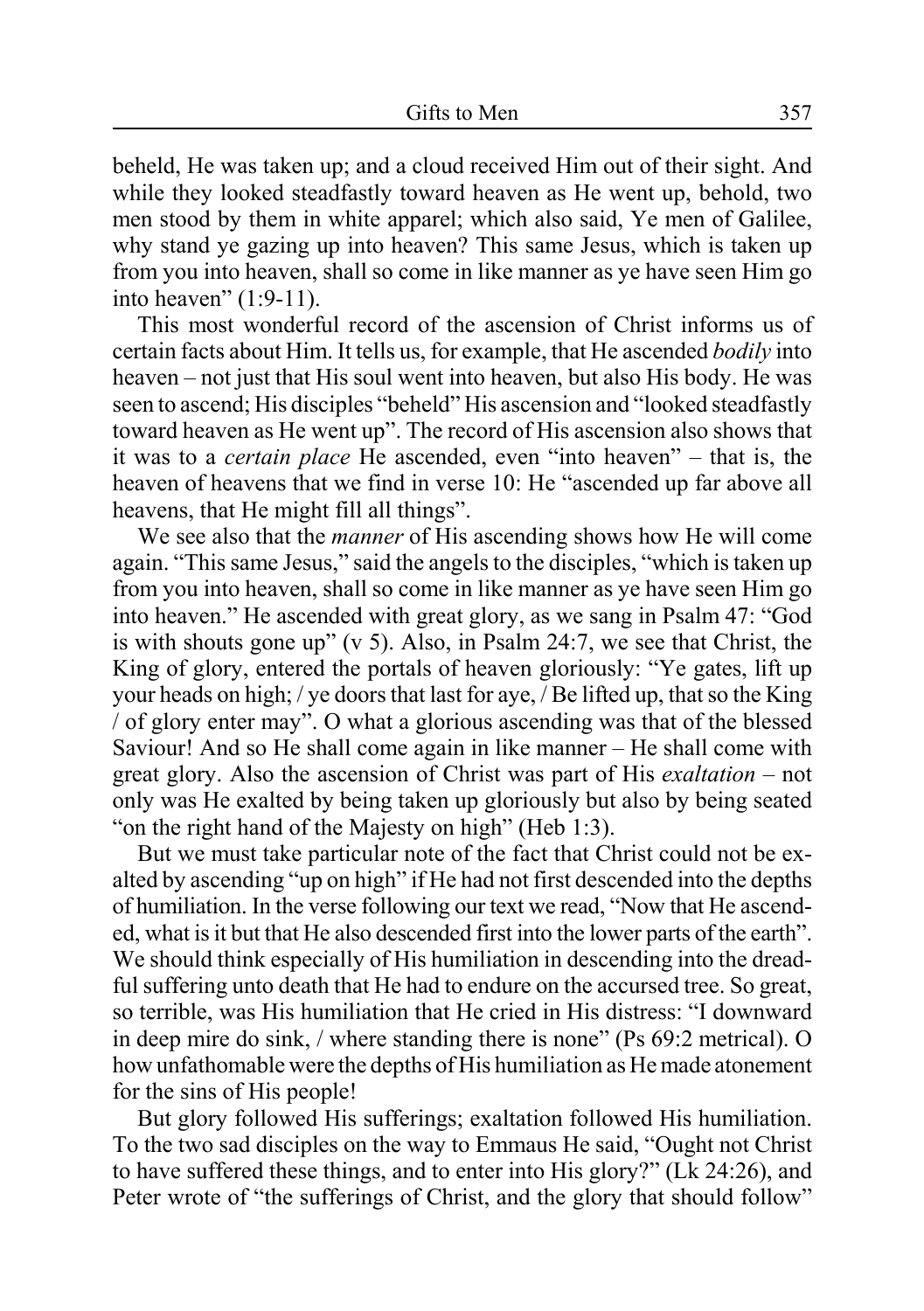(1 Pet 1:11). This glory was something He prayed for in His intercessory prayer: "Now, O Father, glorify Thou Me . . . with the glory which I had with Thee before the world was" (Jn 17:5). On several occasions He referred to ascending to His Father. He said to His disciples, "I go unto the Father" (Jn 14:28); then, "I go My way to Him that sent Me" (Jn 16:5). And in His intercessory prayer He uttered that profound phrase, "Now come I to Thee" (Jn 17:13). So it was truly in a glorious manner that He ascended.

What a precious truth is the ascension of Jesus Christ, not only because it displays His glory, but also because it teaches us further facts about Him. It shows us, for example, that He is *the Messiah*. The high priest of the Aaronic order, who was a type of Christ, went into the holy of holies with the blood of the sacrifice, thus showing that the sacrifice was accepted by God. So Christ, the great High Priest, the antitype of the Aaronic high priest, entered into the holy place not made with hands, when He ascended, and He entered in with His own blood. His ascending up on high therefore shows that He was accepted by the Father as having done the work which the Father commanded Him to do. He fully satisfied divine justice on behalf of His people. His sacrifice was altogether acceptable.

His ascension also teaches us that He has entered into heaven *for His people*. "For Christ is not entered into the holy places made with hands, which are the figures of the true; but into heaven itself, now to appear in the presence of God *for us*" (Heb 9:24). And why has He appeared in the presence of God for His people? Why but to present His own blood, having by it obtained eternal redemption for them, and also to make intercession for them, which He ever lives to do?

The glorious manner of His ascending also shows that it was a *triumphant* ascension. Scripture tells us, as we mentioned, "God is with shouts gone up" – shouts of triumph! His ascending victoriously is also seen in Psalm 24:7, already quoted: "Ye gates, lift up your heads on high; / ye doors that last for aye, / Be lifted up, that so the King / of glory enter may". Then verse 8 continues: "But who of glory is the King? / The mighty Lord is this; / Ev'n that same Lord, that great in might / and strong in battle is."

**2. Christ as the** *conquering* **One**. Christ as the Conqueror is seen in our text in the phrase, "He led captivity captive". The picture we have here is of a conquering king leading his subjugated captives into captivity. Such a sight says clearly that this king is truly a conqueror. So Christ, the glorious Conqueror, "led captivity captive". This is the language of complete conquest, of total victory.

Whom and what did Christ conquer? Several answers may be given to this question. We see from Scripture that, for example, He conquered *death*.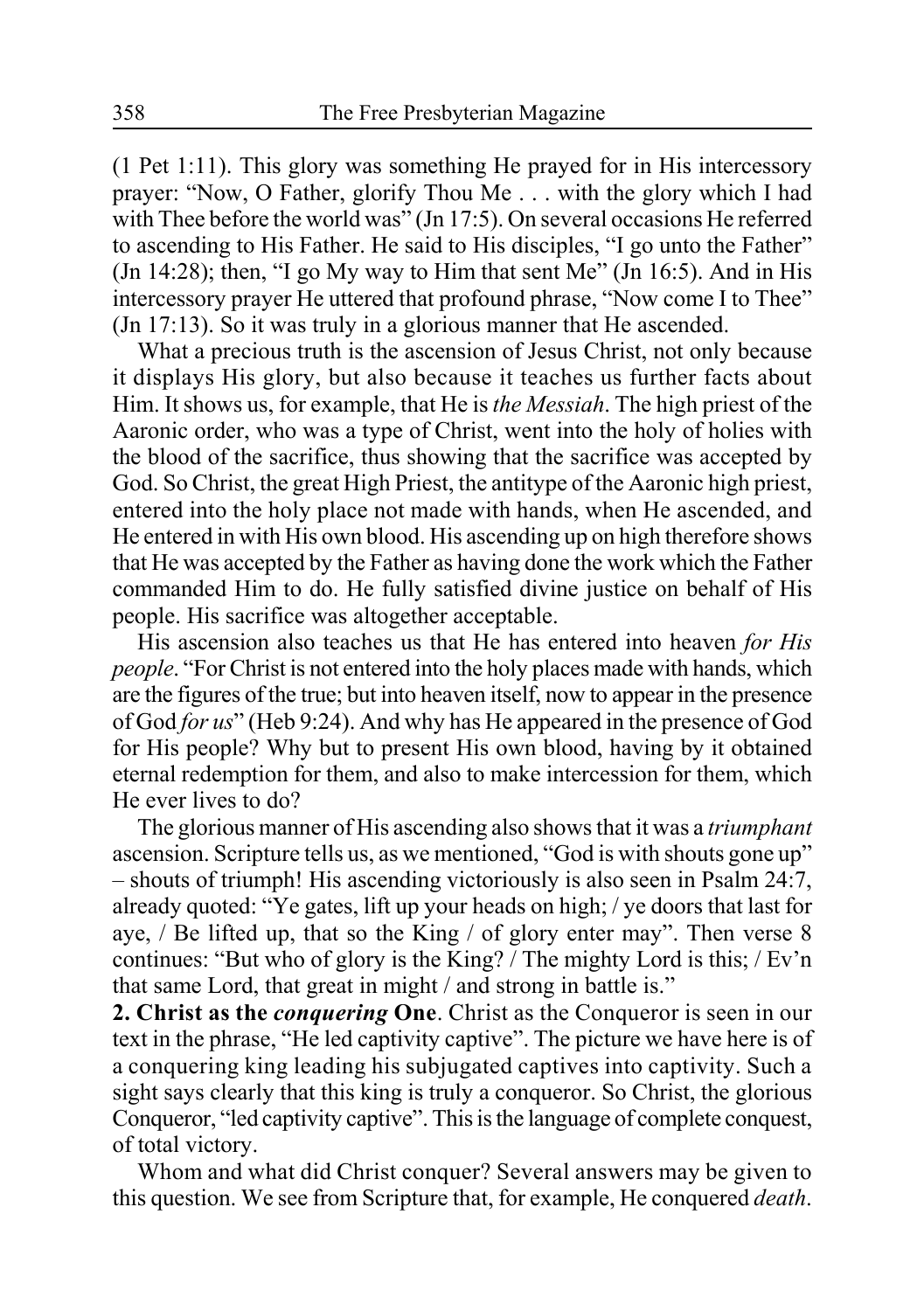Through the prophet, He said about His people, "I will redeem them from death", and then goes on to say, "O death, I will be thy plagues; O grave, I will be thy destruction" (Hos 13:14).

Now those sinners whom the Father gave to Christ to redeem could be redeemed only by price and power, as is sometimes said. The *price* paid for their redemption was not silver and gold but Christ's own precious blood. "Ye were not redeemed with corruptible things, as silver and gold . . . but with the precious blood of Christ" (1 Pet 1:18-19). Christ redeemed them by *power* also. He stated, "All power is given unto Me in heaven and in earth" (Mt 28:18). By the exercise of His mediatorial power He swallowed up death in victory. Therefore His believing people may say in the exercise of hope: "O death, where is thy sting? O grave, where is thy victory?" (1 Cor 15:55).

So death has been conquered for everyone who is looking to and resting on Christ. Eternal death, the just consequence of our sin, cannot touch the sinner who is hid in Christ. He or she will certainly have the victory over death, through faith in this glorious, all-conquering Conqueror. You say, What about the solemn reality that, when the believer reaches the end of his pilgrimage, the spirit leaves his body; he dies; people mourn his passing? Ah, remember this: the sting of death, which is sin, has been taken out of death for the believer. Therefore death for the believer is actually the gateway into the glory of heaven.

Christ has also conquered *Satan*. This evil one is compared by Christ to "a strong man armed". How powerful he is! What an intelligent being he is! And what great and extensive power he has! But Christ is stronger than the strong man armed; He came in God's great name to save by exercising His power against this powerful foe of precious souls. Therefore when Christ came "conquering, and to conquer", He freed His people. You will remember that God said to Pharaoh, "Let My people go". Although that wicked ruler was determined to continue holding the Israelites in slavery, they were liberated by the God of salvation. Here then is Christ, the blessed Conqueror Himself, overcoming Satan by the exercise of His power and thus effecting His people's deliverance. Therefore Satan, since Christ has removed his destroying power over them, shall not have dominion over them. That Christ did indeed vanquish the evil one is confirmed by the Epistle to the Hebrews, where we are told that Christ destroyed "him that had the power of death, that is, the devil"  $(2:14)$ .

Christ also conquered *sin*. Believers are assured: "Sin shall not have dominion over you" (Rom 6:14). Christ bore all the sins of all His people "in His own body on the tree" (1 Pet 2:24) and made full atonement for them. Therefore we say to each poor sinner who has received Christ and is resting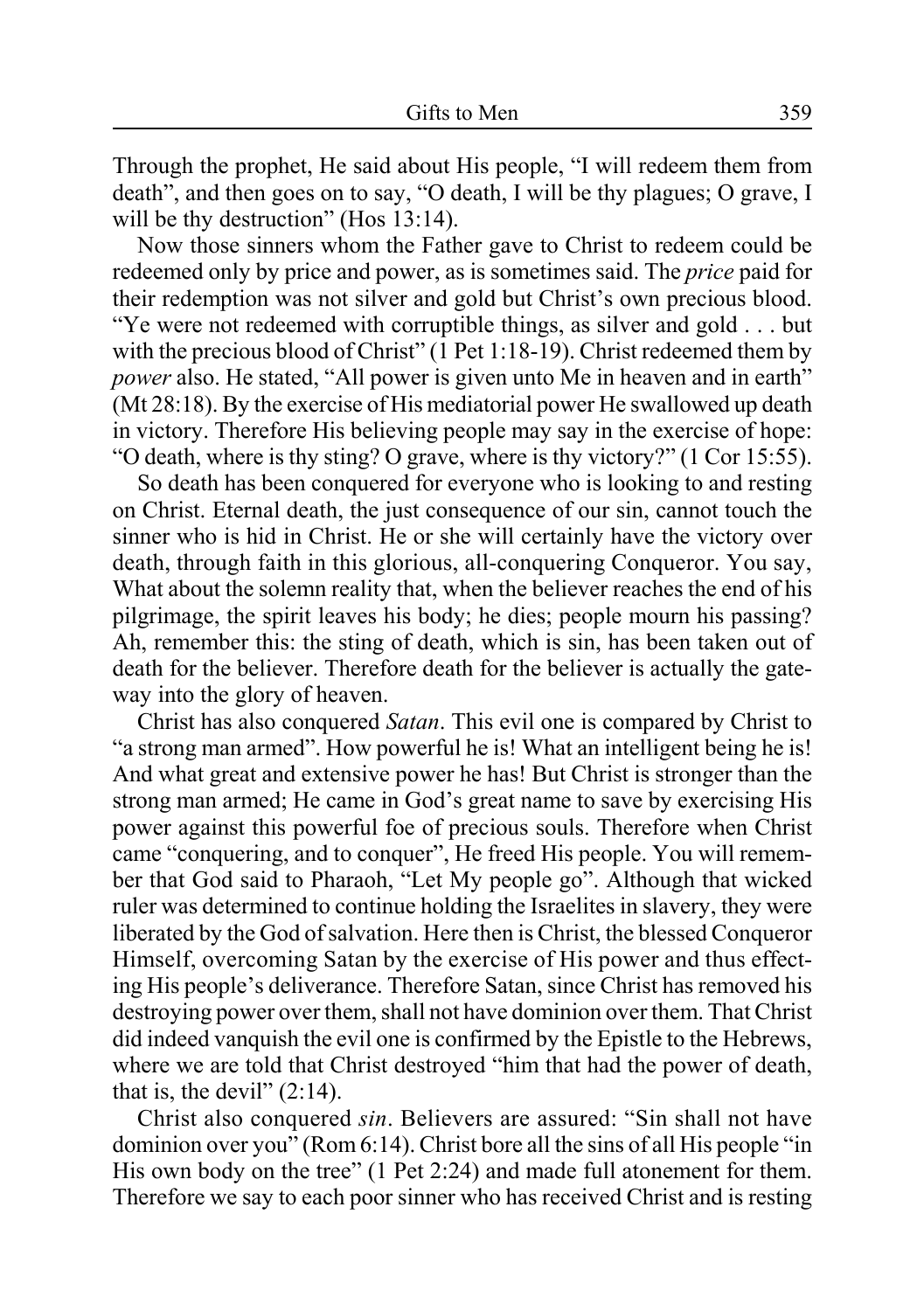upon Him alone for salvation: Sin shall not have dominion over you as to its condemning power; sin shall not have dominion over you as to its destroying power; and the sting of death, which is sin, will not be in your death.

How did Christ conquer these powerful enemies? He conquered them by *dying*, We are to note that it was "through death He [destroyed] him that had the power of death". Here is something altogether amazing: He conquered these foes of His people by His dying – by His dying on the cross. The eminent Hugh Martin said, "We do not act in dying; we are acted on, and we endure it. Christ acted in dying. . . . We speak of His 'doing' and 'dying'. His dying *was* His grandest doing." So this is the stupendous fact: Christ by dying at Calvary conquered those enemies. And He became man for this very purpose: "forasmuch then as the children are partakers of flesh and blood, He also Himself likewise took part of the same; that through death He might destroy him that had the power of death, that is, the devil" (Heb 2:14). By becoming man and dying, He delivered His people from death and from all their enemies.

Let us not forget that Christ, the blessed Conqueror, is *still conquering*. Revelation 6:2 tells us that "a crown was given unto Him: and He went forth conquering, and to conquer". He has conquered in the past and He will conquer in the future. Psalm 110 tells us that His enemies will be made His footstool – that is, they will be completely conquered. And they will be conquered either in judgement or in mercy. His impenitent enemies will be scattered and shall perish because of their impenitence and especially because of their unbelief in rejecting Christ, who came to redeem and rule. They shall be destroyed with everlasting destruction from the presence of the Lord. O what a dreadful end for unbelieving, impenitent sinners! But blessed be this conquering One, for He also conquers in mercy certain poor sinners by making them willing. "A willing people in Thy day of power / shall come to Thee" (Ps 110:3 metrical). O what marvellous conquering is here – bringing sinners down by grace to be His willing, loving subjects and to deny themselves, take up the cross and follow Him.

We need so much that He would exercise His power in mercy on ourselves personally, in our congregations, in the visible Church throughout our land, and within our whole nation. O that He would come in the power of His Holy Spirit, open the windows of heaven and pour down a blessing! This is what He promises to do; He will bring peoples and nations to be subject to Him. However, He requires us to enquire of Him that He would fulfill the promise. Having promised the Jews of long ago that He would bless them greatly, He said to them (but He speaks to us also), "I will yet for this be enquired of by the house of Israel, to do it for them" (Ezek 36:37).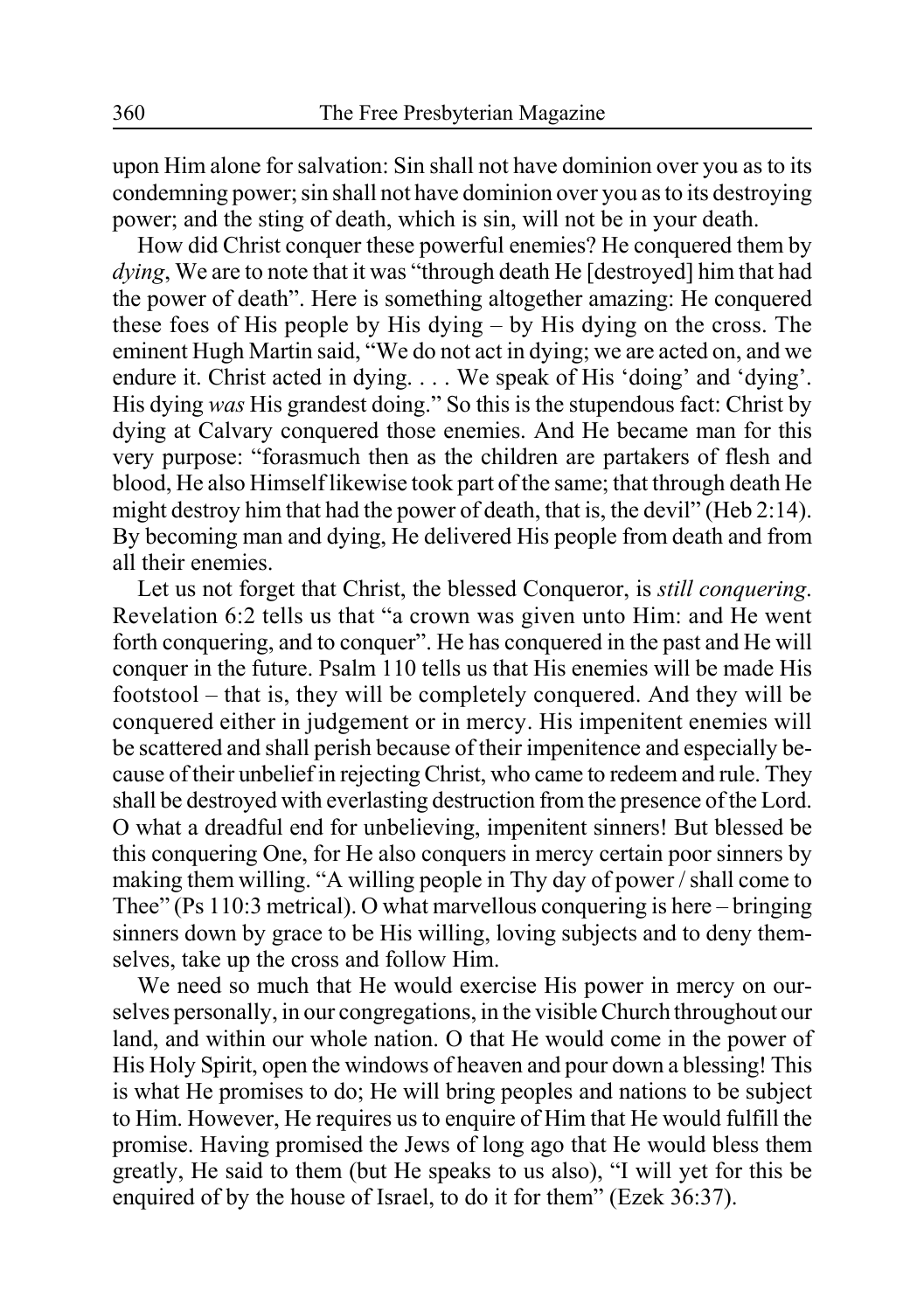We must pray, "Awake, awake, O arm of the Lord." The phrase, "arm of the Lord", is a reference to the Messiah, Jesus Christ, to whom all power in heaven and earth is given. Let us earnestly plead as others did: "Awake, awake, put on strength, O arm of the Lord; awake, as in the ancient days, in the generations of old" (Is 51:9). Only He can do what needs to be done for us. Only He can give to us nationally and personally what we stand in need of – to us poor sinners in our spiritual need, to yourself and myself, friend. **3. Christ is the** *giving* **One**. This is brought before us in our text by the words, "and gave gifts unto men". In Psalm 68 it is rendered, "received gifts for men; yea, for the rebellious also". That is, Christ received, or obtained, gifts in order to give them to those who are in great need of them. Those in such need are described as "rebellious", which is what we all are by nature – rebels against the God of heaven and opposed to the Christ of God. "Away with Him, away with Him"; "we will not have this man to rule over us"; this is our response by nature to Christ. What a wonder that there are gifts for such people – that He gave gifts unto men, even to the rebellious.

What are these gifts? Think, friend, of the great gifts of *repentance* and *forgiveness*. Repentance is indispensable! "Except ye repent," said Christ, "ye shall all likewise perish." And what a great gift forgiveness is! "O blessed is the man to whom / is freely pardoned / all the transgression he hath done, / whose sin is covered" (Ps 32:1 metrical). Christ is ascended on high to give these gifts; "Him hath God exalted with His right hand to be a Prince and a Saviour, for to give repentance to Israel, and forgiveness of sins" (Acts 5:31). Do you need these gifts, friend? Go to the Giver; go to the Giver! And if you have these gifts, all is well. When death comes you will have nothing less than life that shall never end.

*Everlasting life* is, of course, another gift which Christ gives. He said about His people, "I give unto them eternal life". His ascension shows that He is the living One, having risen victoriously from the dead. At the same time He is the one who gives life. He said to Martha, "I am the resurrection, and the life: he that believeth in Me, though he were dead, yet shall he live" (Jn 11:25). So every sinner who looks to Him in faith, trusting in Him, shall not perish but have everlasting life. To such He says, "Because I live, ye shall live also" (Jn 14:19).

Those who are so favoured as to be given these gifts, of forgiveness and the title to eternal life, stand in need of many other gifts as they proceed along the narrow way to eternal life – for example, the gift of the continued indwelling of the Holy Ghost, the Comforter. Before Christ ascended He promised His disciples that He would send the Holy Spirit. "It is expedient for you that I go away", He said. Why? "If I depart, I will send Him [the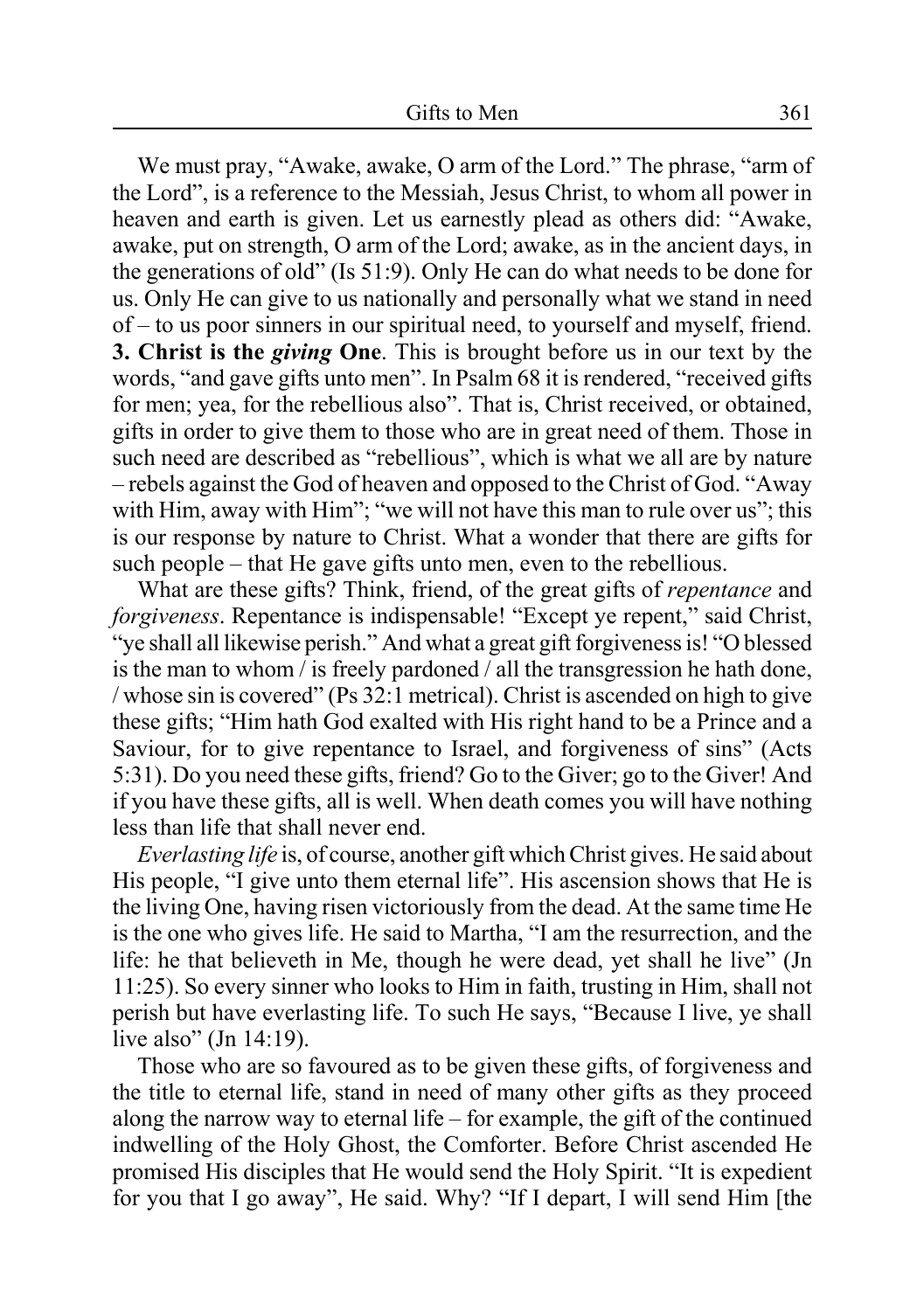Comforter] unto you." Well, friend, without having the presence and working of the Holy Spirit in our souls, there can be no blessing for you or me; we cannot have such graces as repentance, faith, love, patience and hope within us. Without the Holy Spirit, there can be no profit from the Word or other ordinances of His house. How much we need an outpouring of the blessed Holy Spirit!

The *ordinances* of His Church are indeed gifts from Christ. *Scripture,* for example*,* is called "the word of Christ". "The Lord Himself did give the word / the word abroad did spread" (Ps 68:11). Holy men of old, as they were carried along by the Spirit of Christ, committed to writing the mind and will of God. Therefore we have from Christ this precious volume, the Word of God. The *sacraments* of the Lord's Supper and Baptism are also gifts from Christ. "I have received of the Lord that which also I delivered unto you" (1 Cor 11:23), said Paul about the ordinance of the Supper. Also the precious gift of the *ministry* of the gospel is spoken of in verse 11: "And He gave some, apostles; and some, prophets; and some, evangelists; and some, pastors and teachers". We are to pray for this gift. "Pray ye therefore the Lord of the harvest, that He will send forth labourers into His harvest" (Mt 9:38). We see something of that this evening in that He has given another pastor to this congregation. How thankful we should be for His gifts! And how much we need that He Himself would be among us in the person of His Holy Spirit.

This is another gift we may mention, again from Psalm 68, where we read that He "received gifts for men . . . that the Lord God might dwell among them" (v 18). Here is a most sublime blessing and privilege – God in Christ *dwelling* in the midst of His people! Even where there are only two or three gathered together in Christ's name, He is in the midst. In fact, He also dwells in the very heart of every believer. "Christ in you", is said by Scripture to believers – not only that they are in Christ by faith, but that Christ is in them by His Spirit.

They must go on looking to Christ to give them what they need. "A man can receive nothing, except it be given him from heaven" (Jn 3:27). We must be utterly dependent upon the Lord for every good and perfect gift – for "He ascended up on high . . . and gave gifts unto men". You can rest assured, friend, that if you are the recipient of these gospel gifts – these spiritual blessings from Christ – you shall have an exceeding weight of glory from His hand at the end. Then on the last, great day, when He comes to judge the world, He will give the inheritance to the redeemed. "Come, ye blessed of My Father, inherit the kingdom prepared for you from the foundation of the world" (Mt 25:34).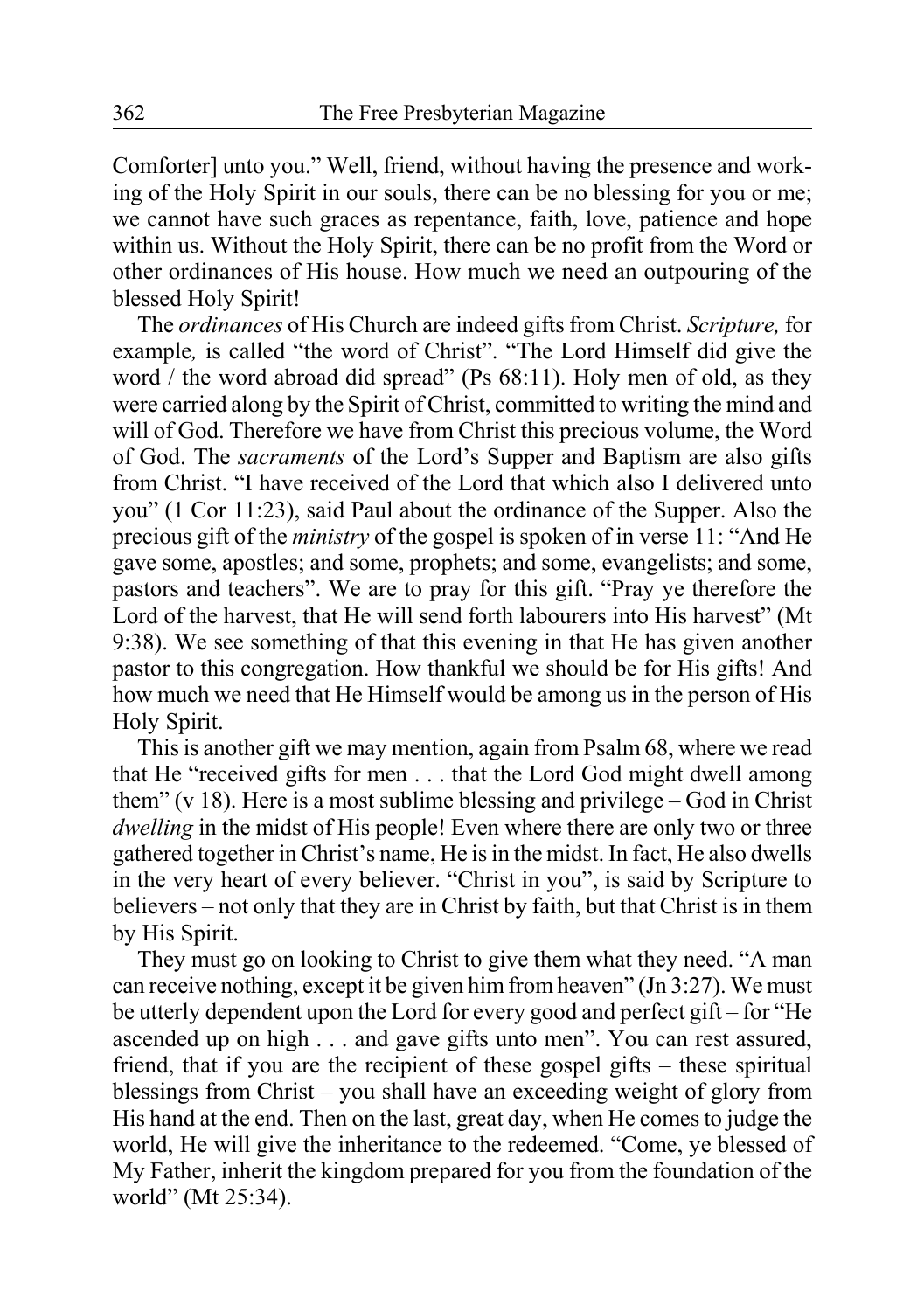We need all these gifts and we can only have them by having Christ. Indeed, Christ Himself "is freely offered to us in the gospel" (*The Shorter Catechism,* Ans 31), and He is spoken of as One who is *received* by those who believe in Him. "As many as received Him, to them gave He power to become the sons of God" (Jn 1:12). If you are united to Christ by faith, He is yours and "all things are yours" (1 Cor 3:21). O what great giving is here – great giving that was preceded by Christ giving Himself ("He gave Himself a ransom" for many), and preceded also by God the Father giving Him.

In conclusion, let us consider Him: the *ascended* One, the *conquering* One, and the *giving* One who is opening His hand to sinners to give to them liberally. He is saying to you this evening in your spiritual need: "Open thy mouth wide, and I will fill it" (Ps 81:10). He is standing at your door, sinner, this night and saying, "Behold, I stand at the door and knock" (Rev 3:20), calling you to receive Him. O may you heed His voice and have open arms to embrace Him as He is freely offered to you in the gospel! May you know Him for yourself as the glorious One who ascended up on high and who is freely giving innumerable priceless gifts to perishing sinners in their desperate spiritual need!

# **At the End of a Year1**

#### *Rev Alexander McPherson*

I am sending a copy of this pastoral letter to each household in the congreg-<br>I ation. As the year draws to a close, we tend to review its events and take **T** am sending a copy of this pastoral letter to each household in the congregstock, as it were. Perhaps we also wonder what the year before us has in store. Each person will look at last year in his own way. The businessman will be concerned about the state of trade; the farmer will think of the prices of livestock and crops.

But I would suggest that the most important aspect of review is the very one that, because of our fallen nature, we are apt to consider least and also least carefully. I refer to our spiritual condition. You will not be surprised that a pastoral letter should dwell on such a subject. I would be unfaithful to the charge given me and to you whose souls are involved in it, if I did not, in writing you, mention those things that matter most.

Can we say then, at the end of another year, that we have grown in grace and in the knowledge of our Lord and Saviour, Jesus Christ? Has it been for you a period in which your knowledge of God, as the God of glory, grew

<sup>1</sup>This pastoral letter is dated 27 December 1961, the year in which the writer was ordained and inducted to the Dornoch and Rogart congregation.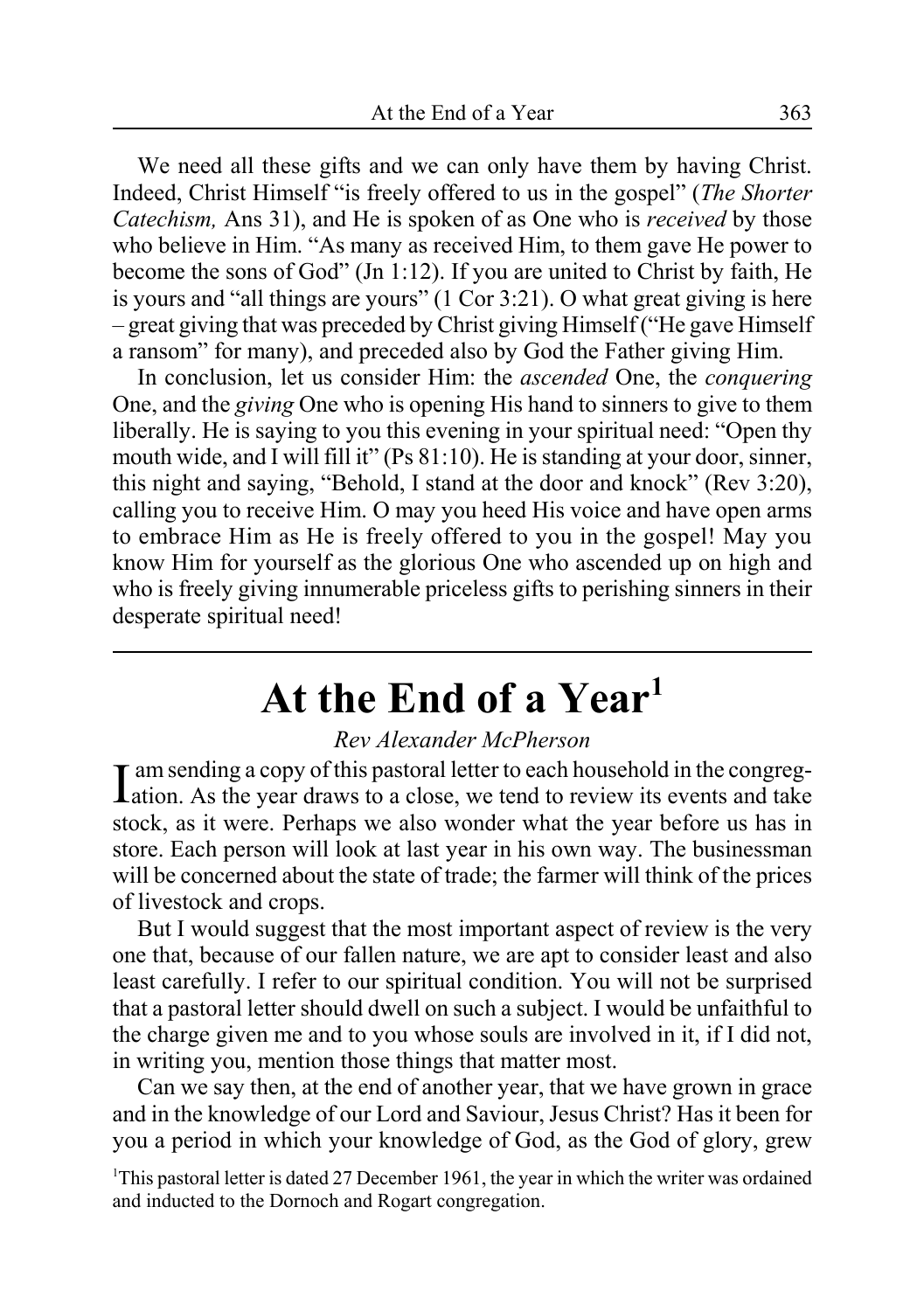alongside a knowledge of yourselves as full of demerit, unworthiness and sinfulness? This would surely have been the case if you have been saved. But perhaps in your consciences you know that you are still unsaved! In that case, what do you recall in your review?

You will be bound to admit that God has been kind in giving you a measure of health and providing for your bodily needs so that you have not lacked. Has His goodness in these ways led you to repentance? You can also say that you have had access to some or all of the means of grace. You can either read God's Word or have it read to you. It contains many invitations to taste and see that God is good, and assures you that who "trusts in Him is blessed".

Why then are you still of an unbelieving heart? The throne of grace is open to you. Have you sought, asked for and found Christ for your soul? Evidently not! It may also be that you were in a position to go to God's house when you chose. Have you always done so, and gone prayerfully, looking for a blessing? Perhaps also the voice of death has spoken to you loudly of the eternal world awaiting you beyond the borders of time. Have you determined to flee from the wrath to come? Maybe too you have experienced strivings of the Spirit urging you to discharge the duties which you most owe to your immortal soul. Finally let me put this to you who are still without Christ: you have not found in the *world* that fragrant herb called "heartsease". You never will.

If, on the other hand, you to whom this letter comes are a soul saved by grace and thus bound to the Saviour by ties of love and gratitude and likeness of spirit, you will see in the past year what causes you mixed feelings. Like Paul you will say, "I count not myself to have apprehended". There is much that you can only regret, mourn over and repent of. Opportunities were not fully used, privileges were not as highly appreciated as they ought to have been, the world was given an undue place, the corruptions of your heart were not mortified, and Satan not always resisted so that he would retreat.

But, on the other hand, there *will* be progress to note in some directions at least. You have increased in the knowledge of God's great name as revealed in His works of creation and providence, but especially in His grace, mercy and love. Christ is more precious to you than ever He was. Your deepened views of sin have taken you sorrowfully to His throne of grace over and over again, and you have ever found Him to be the same merciful, pitying, compassionate Redeemer, "Jesus Christ, the same, yesterday, today and for ever". You can say also, today more than ever, that you feel your complete dependence upon the blessed Holy Spirit for every religious duty. "It is the Spirit that quickeneth; the flesh profiteth nothing." His spiritual comforts afford greater pleasure than anything earthly. Afflictions have not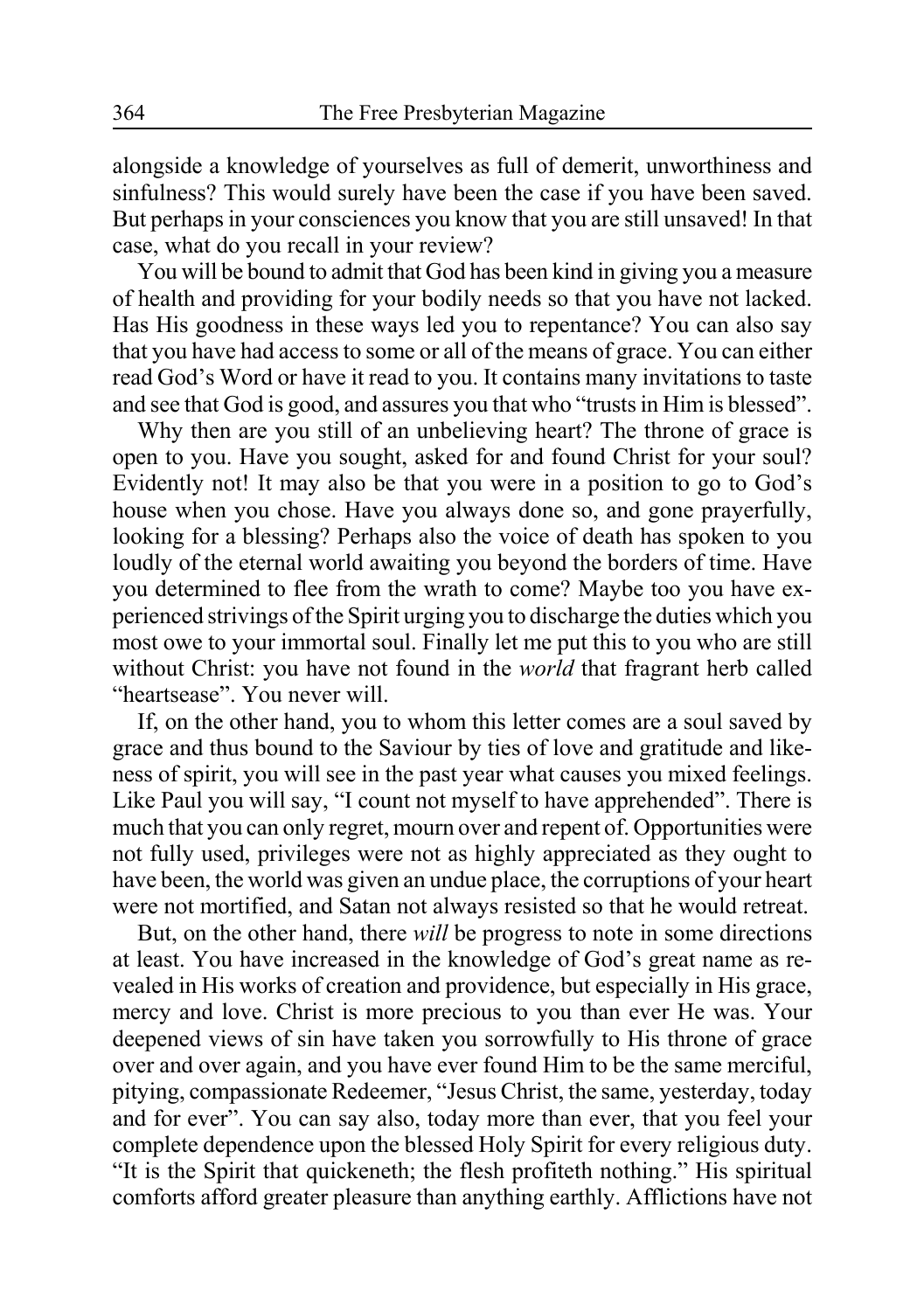come and gone unnoticed and unimproved, and the world is a more barren place than last year.

Now friends, whatever your case may be spiritually, and whatever your review brings to light, I commend to you the use of the means of grace, public and private, more and more. Application to this duty is the surest method you can use to ensure that the year 1962, or whatever part of it you may see, will be happy and prosperous in the highest sense of the words. Read your Bible much and pray over what you read. Forsake not the assembling of yourselves together in God's house on Sabbath and weekday. If there are two Sabbath services, attend them both, praying for speaker and hearers. The prayer meeting is held alternate Wednesdays at Evelix and Rogart and we are engaged in a series of "Studies in the Gospels", systematically working through the events in the Gospel histories. If you are not attending and could, please resolve to do so. Your eternal salvation depends upon knowing Jesus Christ, whom God has sent (Jn 17:3).

I wish you well in every way, but especially thus: "The Lord bless thee, and keep thee: the Lord make His face shine upon thee, and be gracious unto thee: the Lord lift up His countenance upon thee, and give thee peace" (Num 6:24-26).

# **Thoughts on Sanctification1 3. In the Light of the Last Things**

*Rev Roderick Macleod*

David said, "Surely that which concerneth me, the Lord will perfect make"<br>(Ps 138:8 metrical version). The thought that strikes one in relation to this subject is that God's purpose to make His people perfect in holiness overcomes every obstacle that stands in the way of that perfection. Every provision of the covenant of grace stretches forward, as it were, to being with Christ in glory.

Give repentance a voice and we will hear it say, "I will arise and go to my Father". If effectual calling could speak, it would say, "Surely that which concerneth me, the Lord will perfect make" in the new birth. Let the new birth speak and, longing for glory, it will speak of being made perfect in sanctification. Let sanctification speak and, "forgetting those things which are behind and reaching forth unto those things which are before" (Phil 3:13), it speaks of being made perfect in holiness at death. Give a voice to <sup>1</sup>Based on some of the material on this subject presented to the 2018 Theological Conference. The previous article, last month, considered sanctification's "imperfection in this life".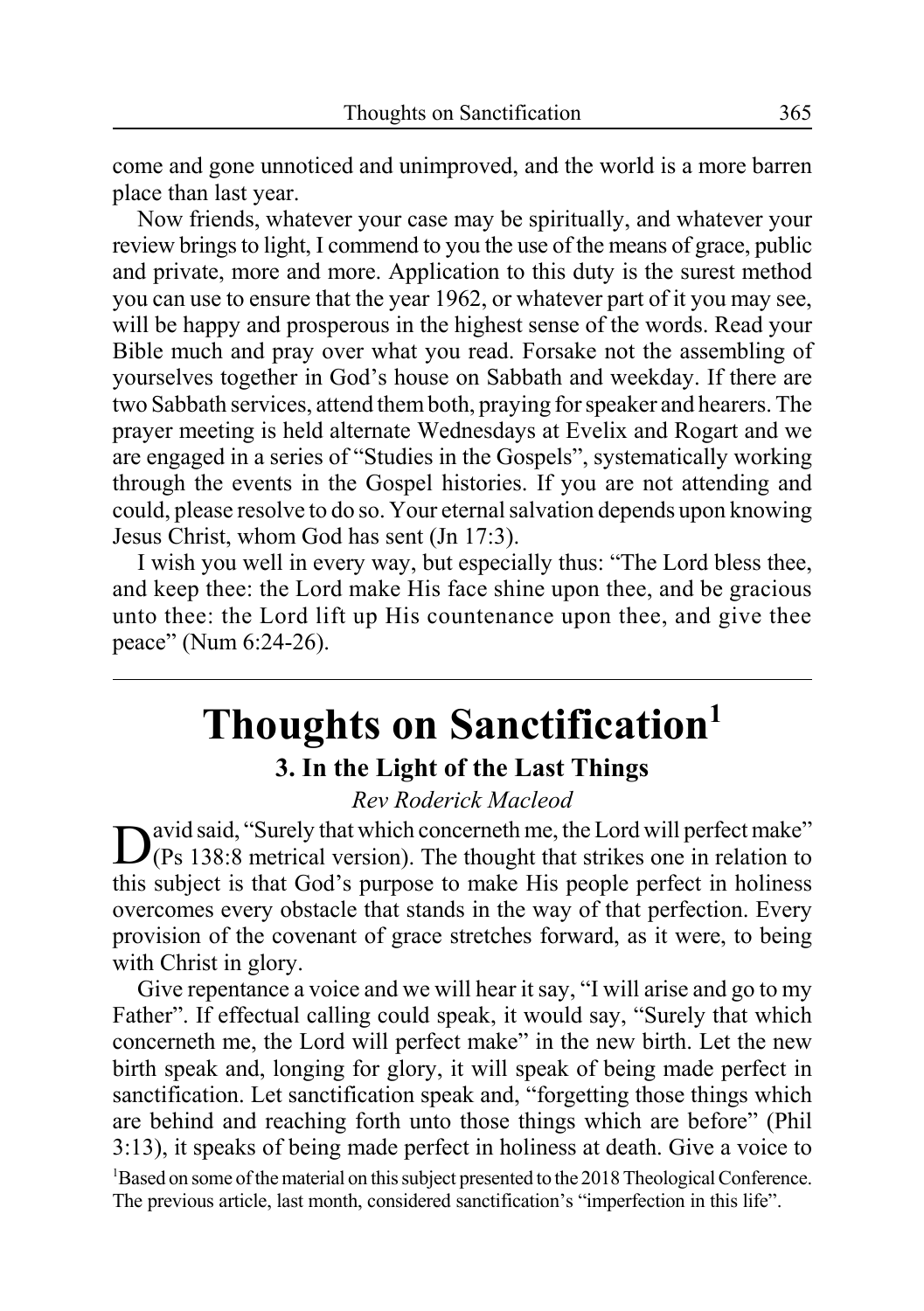the frequently-assailed "assurance of God's love", the oft-interrupted "peace of conscience", the assaulted "joy in the Holy Ghost", the seeming impossibility of "grace", the "increase" of it, and its "perseverance unto the end" and, though they must dispute every inch of their way to glory, they are warranted to say, in holy defiance of the formidable opposition they meet, "That which concerneth me the Lord will perfect make". Lachlan Mackenzie wrote that the Happy Man "loves Christ and longs for glory".

*What about the body?* We think of these words in connection with the believer's soul, but what about the believer's body? Does the believer have promises of sanctification for his body? In Job 14, he is musing sadly on a stark contrast between trees and men. "There is hope of a tree," he says, "if it be cut down, that it will sprout again, and that the tender branch thereof will not cease. Though the root thereof wax old in the earth, and the stock thereof die in the ground; yet through the scent of water it will bud, and bring forth boughs like a plant" (Job 14:7-9). The second part of the contrast refers to dead men: "Man dieth, and wasteth away: yea, man giveth up the ghost, and where is he?" (Job 14:10). Job is saying that nature can revive nature but nothing in nature can resurrect a dead man's body.

He then goes on in the same elevated language to sweet, believing thoughts of the resurrection of his body by the power of God: "All the days of my appointed time will I wait, till my change come". Then, on the morning of the resurrection, "Thou shalt call, and I will answer Thee: Thou wilt have a desire to the work of Thine hands" (Job 14:14,15). Job knew and loved Christ as his Redeemer, and longed for glory through His redemptive work, not only for his soul but in view of a glorious bodily resurrection: "For I know that my redeemer liveth, and that He shall stand at the latter day upon the earth: and though after my skin worms destroy this body, yet in my flesh shall I see God: whom I shall see for myself, and mine eyes shall behold, and not another; though my reins be consumed within me" (Job 19:25-27).

Ah, blessed holy expectation: "Surely that which concerneth me the Lord will perfect make"!

Rev John Ross of Brucefield, in Ontario, Canada, is the esteemed subject of a volume called *The Man with the Book*. A memorial stone, marking the place where he is buried, is inscribed with these words, "Surely that which concerneth me the Lord will perfect make". His mourning friends believed that these words represented his faith in the redemption of his body (as well as the redemption of his soul). The Happy Man's body, asleep in the grave, is still united to Christ. The deceased bodies of believers "sleep in Jesus" (1 Th 4:14). They "rest in their graves as in their beds" (*Larger Catechism*, Ans 86). The words of Jesus about the deceased Lazarus: "Our friend . . .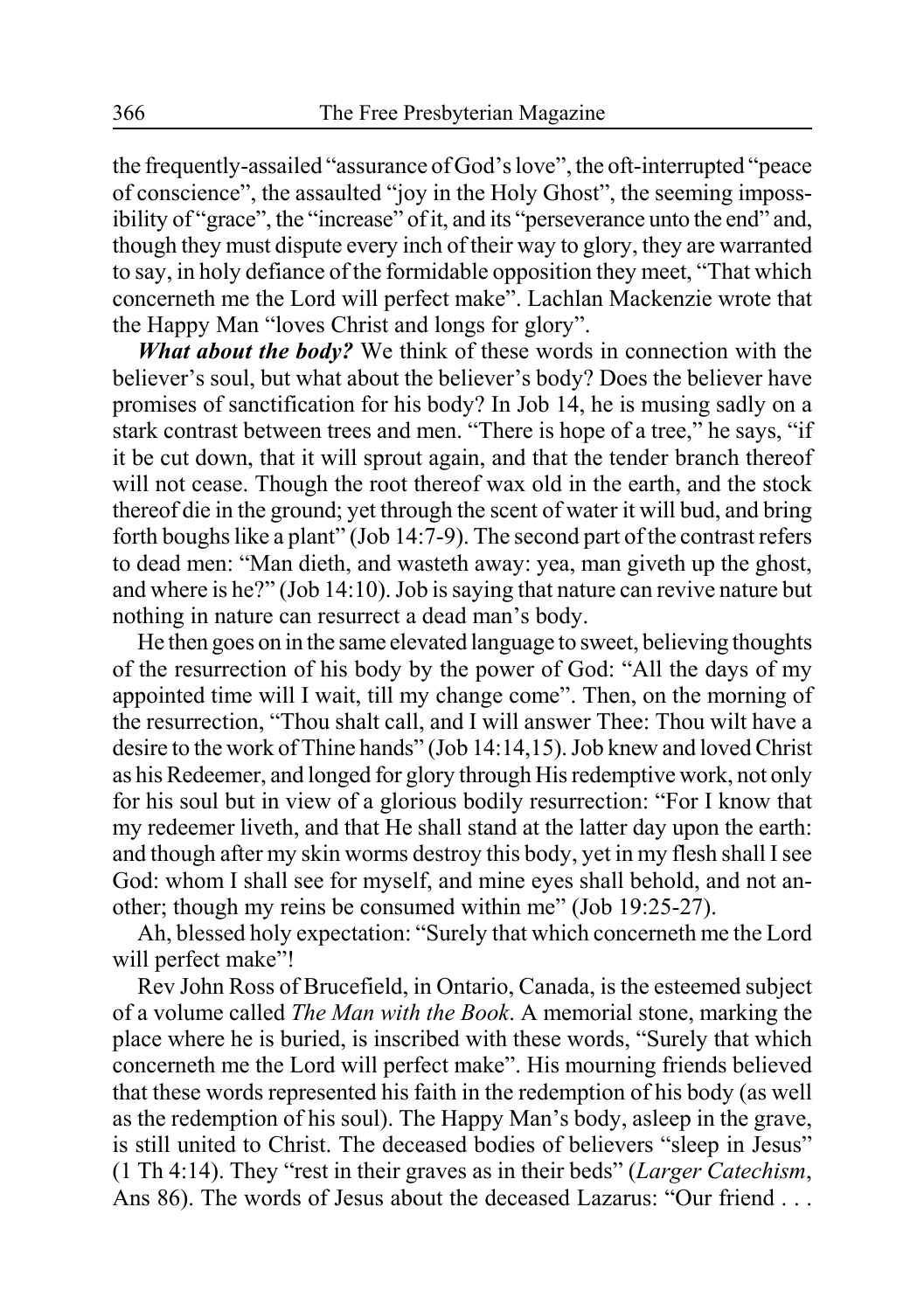Lazarus is dead  $\dots$  let us go unto him" (John 11:11,14,15) indicate (a) that though the believer's soul is in heaven and his body is in the grave, they are viewed by Jesus as belonging to the one redeemed person and (b) that a bond of love exists between Jesus and the person of the deceased both as to his soul and his body.

For the redemption of the body as well as the redemption of the soul, Paul looked to Christ, "who shall change our vile body, that it may be fashioned like unto His glorious body, according to the working whereby He is able even to subdue all things unto Himself" (Phil 3:21). "It is sown in corruption; it is raised in incorruption: it is sown in dishonour; it is raised in glory: it is sown in weakness; it is raised in power: it is sown a natural body; it is raised a spiritual body. There is a natural body, and there is a spiritual body.... And as we have borne the image of the earthy, we shall also bear the image of the heavenly" (1 Cor 15:42-44,49).

When the mortal remains of a believer are lowered into the grave, we ought to think of his or her soul alive in glory. We ought also to think of the Lord's conquest of the grave and, with the well-founded faith and hope of Job, David, Paul, John Ross and thousands of others who lived and died in faith, we ought to think of their being raised up in glory at the last day, for "Thou shall call and I will answer Thee".

*Everlasting glory and holiness*. *The Larger Catechism* speaks of the communion in glory that believers have with Christ: in this life, immediately after death and "at last perfected at the resurrection and day of judgement" (Ans 82). Sinners saved by grace are brought to glory. Is the entrance on glory the point at which the provisions of the covenant of grace are finally and fully realised? The souls of believers are then made perfect in holiness. This means that they are as holy and as happy as they can be. It does not mean they are infinitely holy, as God is. It does not deny that after death there is a capacity to grow in the knowledge of the goodness of God and so a corresponding capacity to grow in love to God.

In an affectionate letter to Mr John MacKenzie (a student for the ministry) Rev Neil Cameron wrote that the soul on entering glory will say of Christ, like the Queen of Sheba said of Solomon: "The report I heard of Him in my own country was true, but the half was not told me". Mr Cameron went on to say that this initial flood of light is but the beginning of an eternal spiritual feast: "Sinners saved by grace will require an endless eternity to learn a little of the depth of the love, pity and mercy that are in Him". He asserted, "It will keep them in a mist of amazement for ever and ever – in complete forgetfulness of themselves – while their understanding and affections are being enlarged to receive more and more of the knowledge of God and of Christ.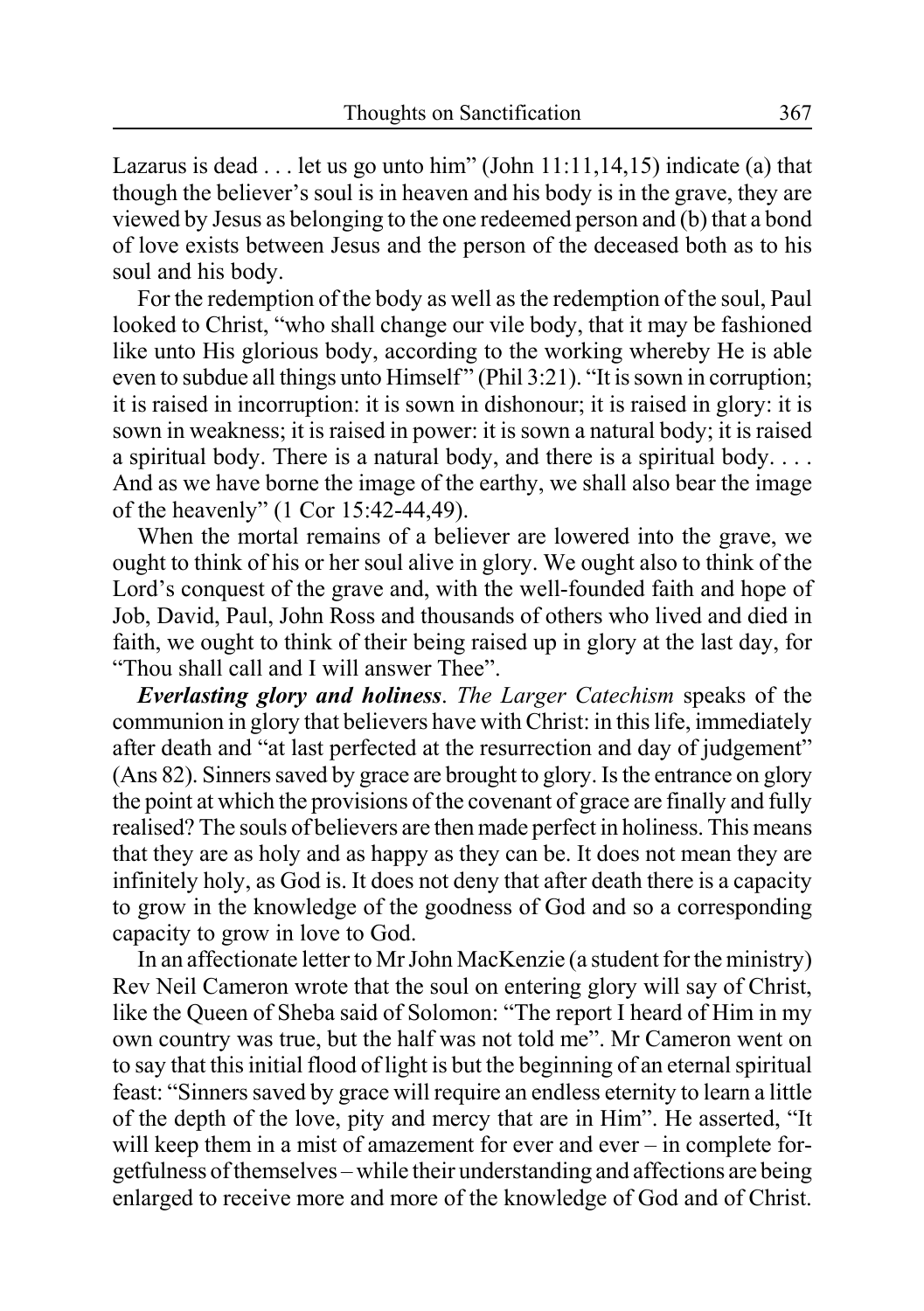Some with whom we had sweet fellowship on earth are now being led by the Lamb into those fountains of living waters."

John saw the Church of the firstborn being fed by Jesus Christ, not on the mountains of the earthly Zion but the heavenly: joining in an eternal feast corresponding in its nature to the spirituality of the Church in the glory of her triumphant state in Immanuel's land. He saw them being led to fresh and refreshing spiritual fountains of living water. Now they see, not "through a glass darkly, but then face to face", seeing "Him as He is". Now they "know even as also [they are] known". In heaven, the same unerring right hand and holy arm that got Him the victory, in every contested step of their way on earth, is leading them and feeding them in every uncontested step of their rest in glory. "For the Lamb which is in the midst of the throne shall feed them, and shall lead them unto living fountains of waters: and God shall wipe away all tears from their eyes" (Rev 7:17). "Blessed are they which are called unto the marriage supper of the Lamb. And He saith unto me, These are the true sayings of God" (Rev 19:9).

# **Encouragements for Seeking Souls1**

#### *John Newton*

Rejoice in this: that Jesus has foreseen your cases and provided accordingly. He says, "Come"; that is, believe, as He Himself expounds it: "He that cometh to Me shall never hunger; and he that believeth on Me shall never thirst". See how His promises suit the state you are in.

1. Are you heavy laden with guilt? The gospel message is, "The blood of Jesus Christ His Son cleanseth us from all sin".

2. Are you groaning under the power of indwelling sin? Hear His gracious words: "I am the resurrection, and the life: he that believeth in Me, though he were dead, yet shall he live". And to the same purpose His prophet said, "He giveth power to the faint; and to them that have no might He increaseth strength".

3. Are you striving in the fire to keep the law? "Wherefore do you spend money for that which is not bread, and your labour for that which satisfieth not?" Forego the vain attempt. Is it not written, "Christ is the end of the law for righteousness to every one that believeth"?

4. Are you in temptation? He that says, "Come unto Me," has been tempted

<sup>1</sup>The conclusion of a sermon on: "Come unto Me, all ye that labour and are heavy laden, and I will give you rest" (Mt 11:28). Newton here applies the text to "convinced, striving and tempted souls". Taken, with editing, from Newton's *Works*, vol 2.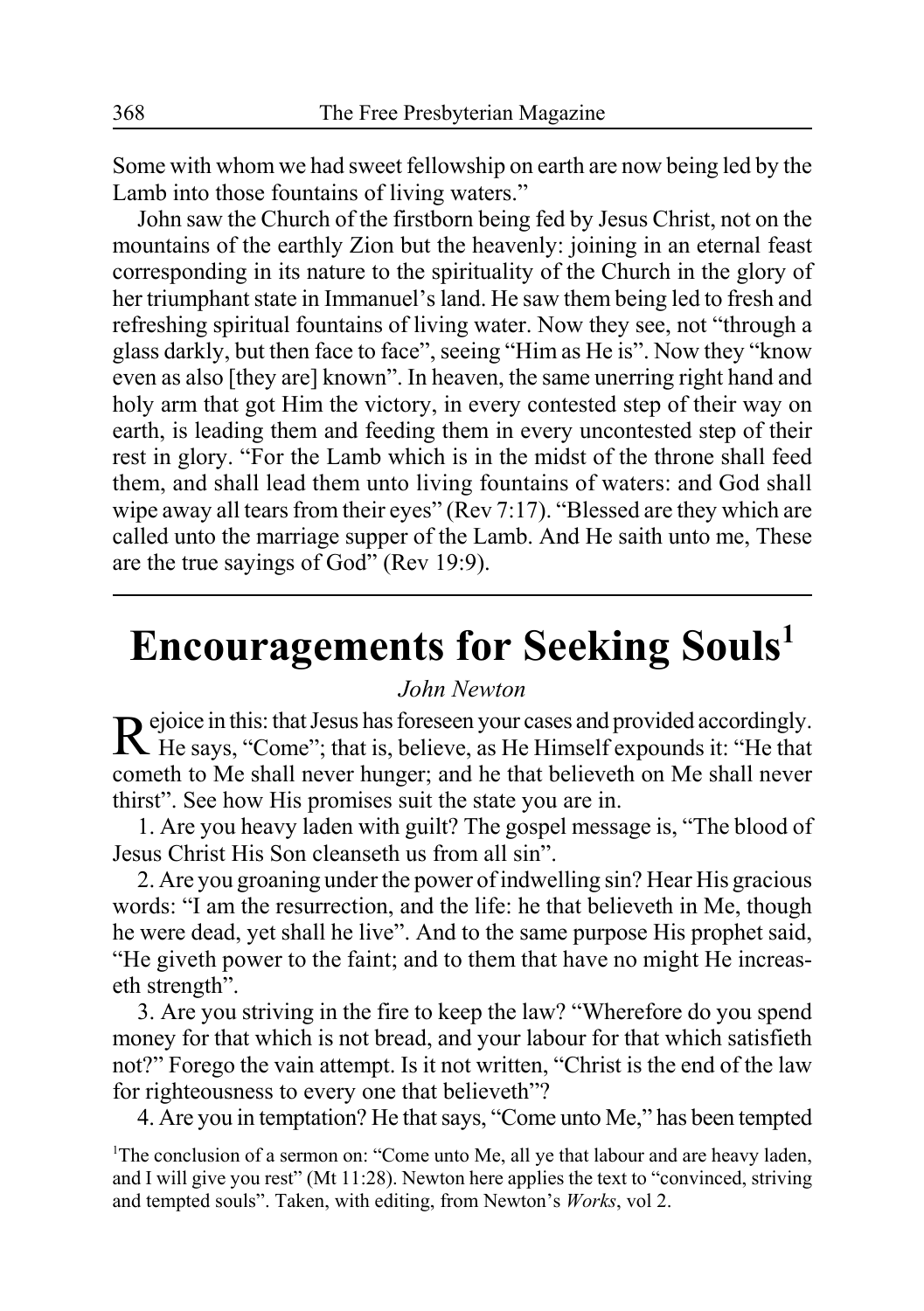Himself and knows how to pity you. He has power over your enemy and can deliver you with a word. Did He not thus dispossess Satan in the days of His humiliation? If so, surely He is no less able now, for since that time He has gloriously triumphed over the powers of darkness. And as His arm is not shortened, neither is His ear heavy; He has said, without making any exception, "Whosoever cometh to Me, I will in no wise cast out". And thousands who have been in the same distress as you have found that promise fulfilled: "The God of peace shall bruise Satan under your feet shortly".

# **Bunyan's Conversion and Great Trial<sup>1</sup>**

### **A Review Article by** *Roy Middleton*

Grace *Abounding* is not a conventional autobiography: it is John Bunyan's  $G^*$  spiritual" autobiography.<sup>2</sup> When he wrote *Pilgrim's Progress*, besides describing Christian's journey to the Celestial City, Bunyan was also detailing his own spiritual experience. His personal testimony is a very similar account to that which he relates in the allegory of *Pilgrim's Progress*. The state of despair in which Christian finds himself at the beginning of *Pilgrim's Progress* resembles that of Bunyan at the beginning of *Grace Abounding*. Christian had a great burden upon his back; Bunyan had a great burden upon his spirit.

Rev Donald Beaton in the *Free Presbyterian Magazine*, volume 7, has a series of six articles titled "Some Famous Books and Their Authors".<sup>3</sup> The fourth in the series is Bunyan's *Grace Abounding to the Chief of Sinners*.

He begins the article by making this observation regarding the book: "It has by no means obtained such a worldwide reputation as Bunyan's immortal allegory, *The Pilgrim's Progress*; nevertheless it is a book bearing the impress of one of the finest writers in our literature, and relates in graphic and eloquent <sup>1</sup>The book being reviewed is *Grace Abounding to the Chief of Sinners*, by John Bunyan, Banner of Truth Trust, 2018, hardback, 177 pages, £10; it may be obtained from the Free Presbyterian Bookroom.

<sup>2</sup>Whilst there are many biographies of Bunyan, the five-hundred-page volume by John Brown, minister of the Church at Bunyan Meeting in Bedford, has not been superseded. *John Bunyan (1628-1688), His Life, Times and Work*, Tercentenary Edition revised by Frank Mott Harrison, London, 1928. The first edition was published in 1885.

3 This series of articles by Mr Beaton in *The Free Presbyterian Magazine,* vol 7, along with a further 13 articles which he wrote in later volumes of the *Magazine* are an excellent introduction to a some of the finest volumes of Christian literature. The articles are very similar to the series that Principal John Macleod wrote for the *Monthly Record of the Free Church of Scotland* between 1918 and 1922 and was reprinted as a small volume by the Banner of Truth Trust in 1988, with the title *Some Favourite Books*.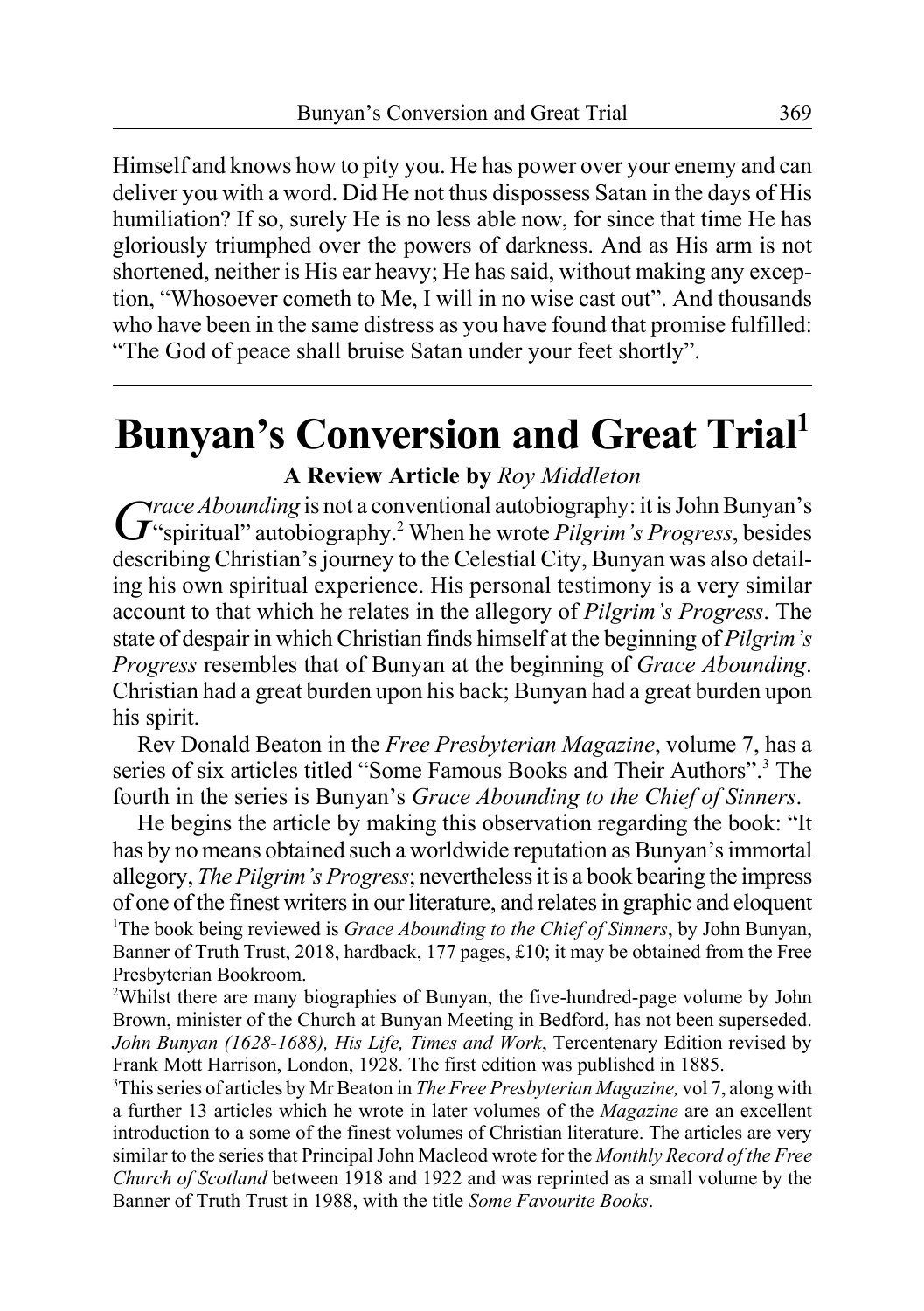language the long and, at times, terrible experiences of a soul fleeing from the City of Destruction to the Celestial City. In the introduction to the work, he warns against all expectancy of fine literary finish in language characteristic enough. 'I could also have stepped,' he says, 'into a style much higher than this in which I have here discoursed, and could have adorned all things more than here I have seemed to do; but I dare not. God did not play in convincing of me; the devil did not play in tempting me; neither did I play when I sank as it were into a bottomless pit, when the pangs of hell caught hold on me; wherefore I may not play in my relating of them, but be plain and simple, and lay down the thing as it was.' This is Bunyan's own estimate of his work, as far as *Grace Abounding* is concerned."4

**Bunyan's Conversion.** Bunyan tells how his first serious thoughts about eternity were awakened by reading two fine Puritan books on practical divinity that his wife's father, a godly man, had left her when he died. They were Arthur Dent's *Plain Man's Pathway to Heaven* and Lewis Bayly's *Practice of Piety*. 5 He then set about reforming himself so that he might be more acceptable in the sight of God. He attended church regularly, adoring with great devotion the priest, the clerk, and the vestments, but the thought that he was a sinner had not as yet crossed his mind. However, the day of salvation was near at hand.

On the Sabbath the pastor preached a sermon on the duty of observing the Lord's Day and keeping it holy. Bunyan, after hearing the sermon, according to his usual custom proceeded to Elstow Green to play games. He was just beginning a game when, with all the suddenness of a flash of lightning, he heard a voice, as it were, speaking to his soul: "Wilt thou leave thy sins and go to heaven, or have thy sins and go to hell?" He was startled by the solemn question. Around him were his companions, utterly oblivious of what was before his mind. They played their game thoughtless of the momentous truths that were stirring Bunyan's soul to its depths. There came, immediately after this, the temptation that Christ would not forgive him his transgressions, as he had sinned so greatly against Him.

Sadly, he concluded that there was no hope for him and that he would abandon himself to drift down the stream with the world. He then entered upon a course of sinful behaviour, only to be rebuked by an ungodly woman for cursing. She told him that he "was the ungodliest fellow for swearing that ever she heard in all her life". This rebuke from such a quarter shamed him and he reformed his life and became proud of the change that had taken place. He forsook dancing and other practices and concluded no one could

4 *Free Presbyterian Magazine*, vol 7, p 300 (December 1902). 5 Both books have been reprinted by Soli Deo Gloria Publications in America.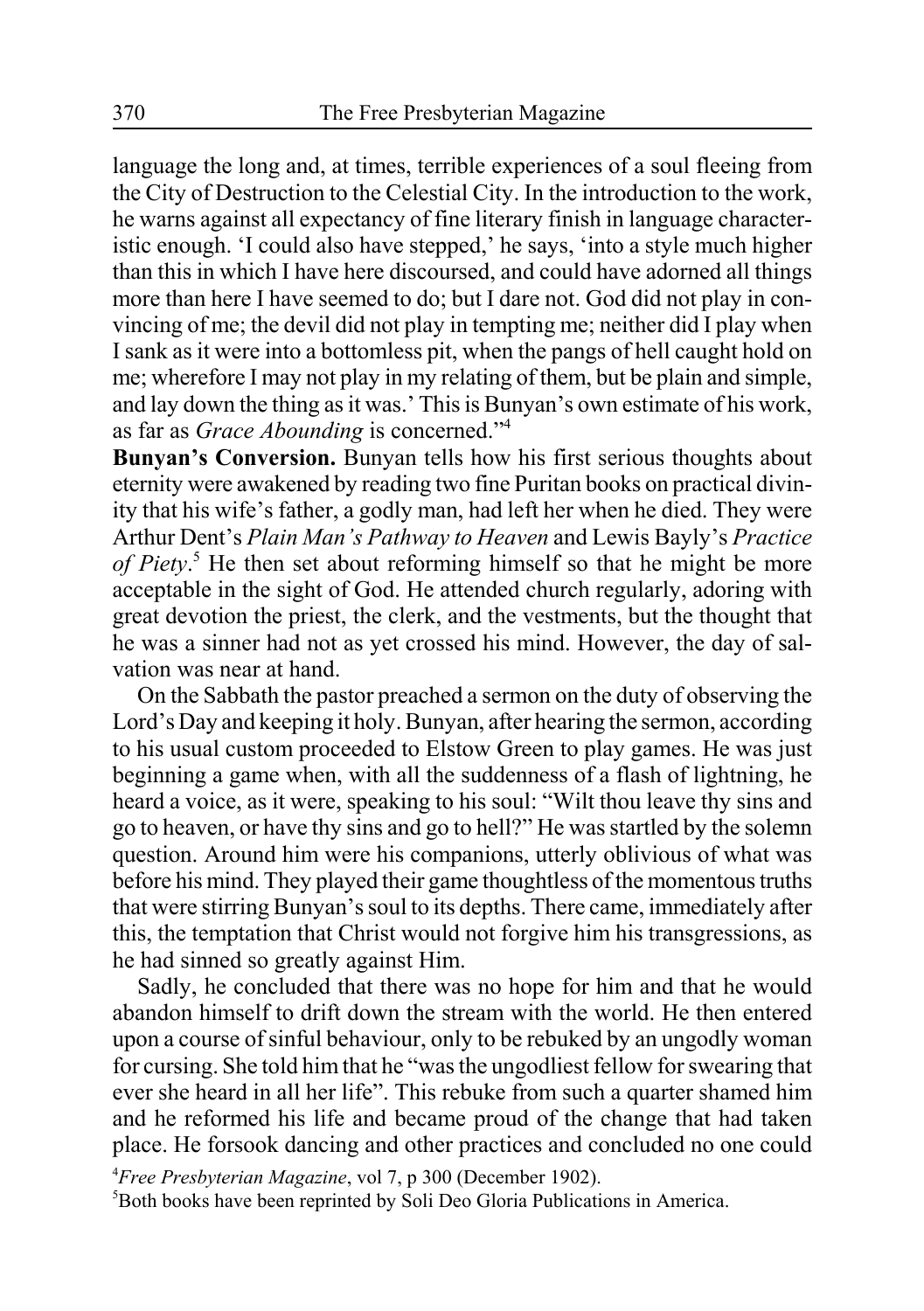serve God better. From an outwardly sinful life he now had become selfrighteous. His employment took him to Bedford and, passing through the streets, he heard four women sitting in a door talking of their religious exercises. They were speaking about a new birth and the work of God on their hearts and how they had been convinced of their miserable state before the change in their lives. This was so completely new to him that he could not get their words out of his mind and he was irresistibly drawn to their company. The Holy Spirit was in this way carrying out a gracious work.

His mind was turned to the issues of eternity. Following many temptations and questionings about whether he had a real faith and about the doctrine of election, the Bedford tinker was enabled to cast himself as a lost sinner on the Lord Jesus Christ for salvation. The Saviour's voice in Scripture broke in upon his soul with the words, "Compel them to come in, that my house might be filled," and, "yet there is room." As Owen C Watkins has observed regarding Bunyan's conversion, "There was no single dramatic moment at which he became conscious of his rebirth but from the time when 'the thoughts of religion were very grievous' there were four incidents which all had a lasting effect".<sup>6</sup> These were the reading of the two books on practical divinity, the sermon on Sabbath breaking, the rebuke for swearing and his overhearing of the conversation about the work of grace in the soul.

Pieter de Vries, in his sympathetic account of Bunyan's theology, notes, "The Puritans did not intend the preparation unto the new birth to be an obstacle for coming to Christ, which is not to say that they all escaped this danger. Occasionally, if often unconsciously, this preparation came to function as such. An intense fixation on the work of God in the heart diverted the interest in Christ. For fear of a superficial Christianity, a number of Puritans extensively dwelt on the marks of a sinner coming to Christ. That was the reason they did not always escape the danger of having certain matters precede – if only logically – the implanting in Christ through faith. Continually speaking about the marks of a coming to Christ, they sometimes obstructed the vision of Christ himself."7 In 1678, over a decade after the first edition of *Grace Abounding*, Bunyan wrote his treatise, *Come and Welcome to Jesus Christ*. By then he had become conscious, not only of that danger, but also of the necessity of warning against thinking that all true conversions must follow a similar pattern.

In *Come and Welcome to Jesus Christ* Bunyan warns, "Thy fears that

6 Owen C Watkins, "John Bunyan and His Experience", in *Servants of the Word*, Puritan Conference Report 1957, p 37. See also Owen C Watkins, *The Puritan Experience*, London, 1972, pp 101-120.

7 Pieter de Vries, *John Bunyan and the Order of Salvation*, Peter Lang, 1994, p 142.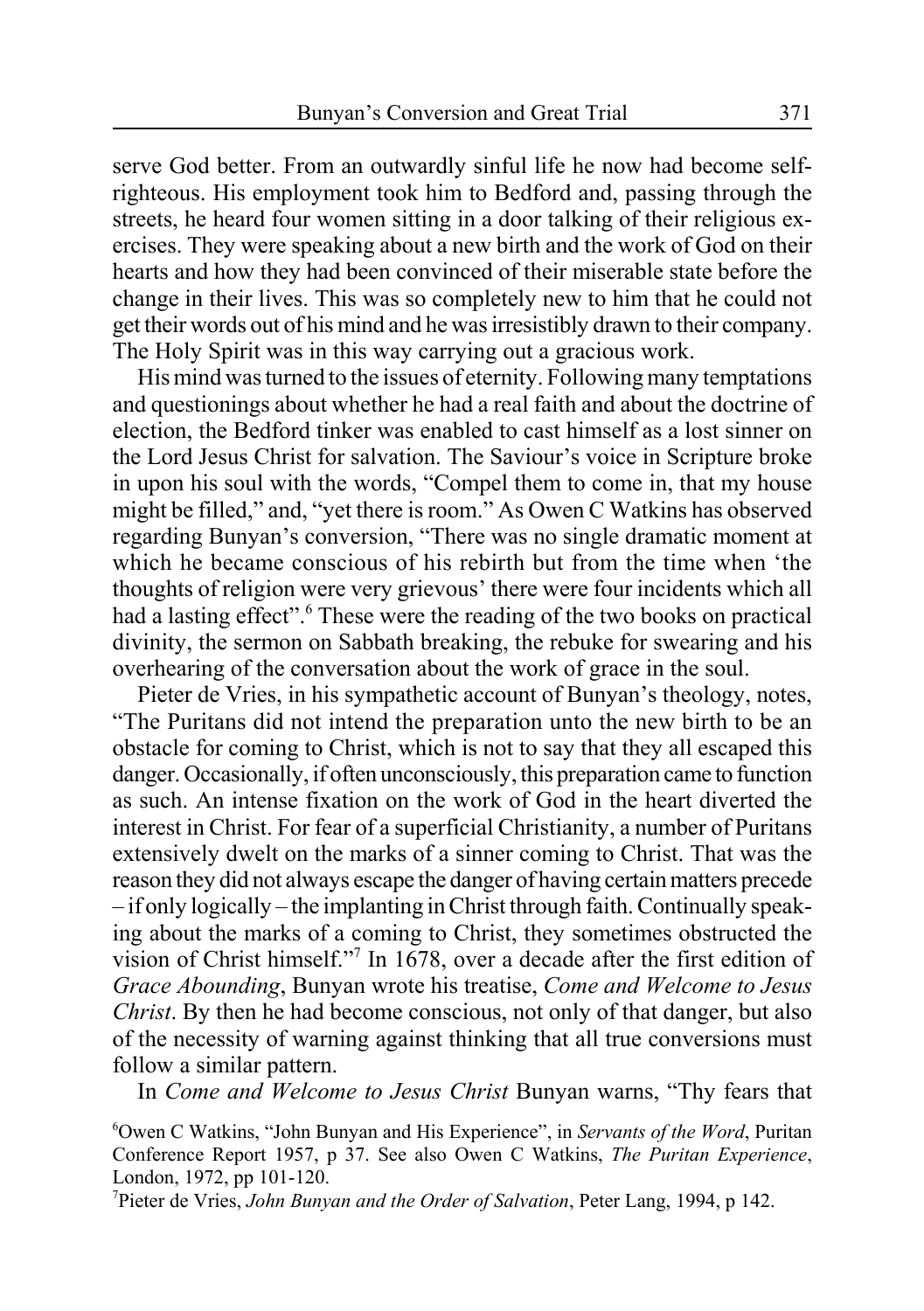Christ will not receive thee may arise from thine own folly, in inventing, yea, in thy chalking out to God a way to bring thee home to Jesus Christ. Some souls that are coming to Jesus Christ are great tormentors of themselves upon this account; they conclude that if their coming to Jesus Christ is right, they must needs be brought home thus and thus: as to instance: (1.) Says one, If God be bringing of me to Jesus Christ, then will He load me with the guilt of sin till He makes me roar again. (2.) If God be indeed bringing me home to Jesus Christ, then must I be assaulted with dreadful temptations of the devil. (3.) If God be indeed bringing me to Jesus Christ, then even when I come at Him, I shall have wonderful revelations of Him. . . . God hath more ways than thou knowest of to bring a sinner to Jesus Christ; but He will not give thee beforehand an account by which of them He will bring thee to Christ (Is 40:13, Job 33:13). Sometimes He hath His ways in the whirlwind; but sometimes the Lord is not there (Nah 1:3, 1 Ki 19:11).

"If God will deal more gently with thee than with others of His children, grudge not at it: refuse not the waters that go softly, lest He bring up to thee the waters of the rivers, strong and many, even these two smoking firebrands, the devil and guilt of sin (Is 8:6-7). He saith to Peter, 'Follow me': and what thunder did Zaccheus hear or see? 'Zaccheus, Come down,' saith Christ; and 'he came down', says Luke, 'and received Him joyfully'. But had Peter or Zaccheus made the objection that thou hast made, and directed the Spirit of the Lord, as thou hast done, they might have looked long enough, before they had found themselves coming to Jesus Christ. Besides, I will tell thee that the greatness of sense of sin, the hideous roaring of the devil, yea, and abundance of revelations, will not prove that God is bringing thy soul to Jesus Christ: as Balaam, Cain, Judas, and others can witness."8

**Bunyan's Great Trial**. A very significant part of *Grace Abounding* is taken up with what Bunyan considered the greatest temptation which ever distressed his soul; he believed for a time that he had committed the unforgiveable sin.<sup>9</sup> It seems to have occurred shortly after his conversion. Faith is often tried, and after Bunyan had been assured of his interest in Christ, he was assailed again by the devil, whispering to him that he should sell Christ and let go of Him in exchange for the things of this world. He was haunted by this for a whole year and nothing seemed to diminish the power of the temptation.

9 The account of this severe trial covers just over a quarter of *Grace Abounding*: sections 133-252. In this review article, citations to *Grace Abounding* are given by *section* number rather than page number in order to make the reference applicable to any edition of the book.

<sup>8</sup> *The Complete Works of John Bunyan*, National Foundation for Christian Education, vol 2, 1968, p 231. This edition of Bunyan's *Works* is a reprint in three volumes of the fourvolume edition edited by Henry Stebbing.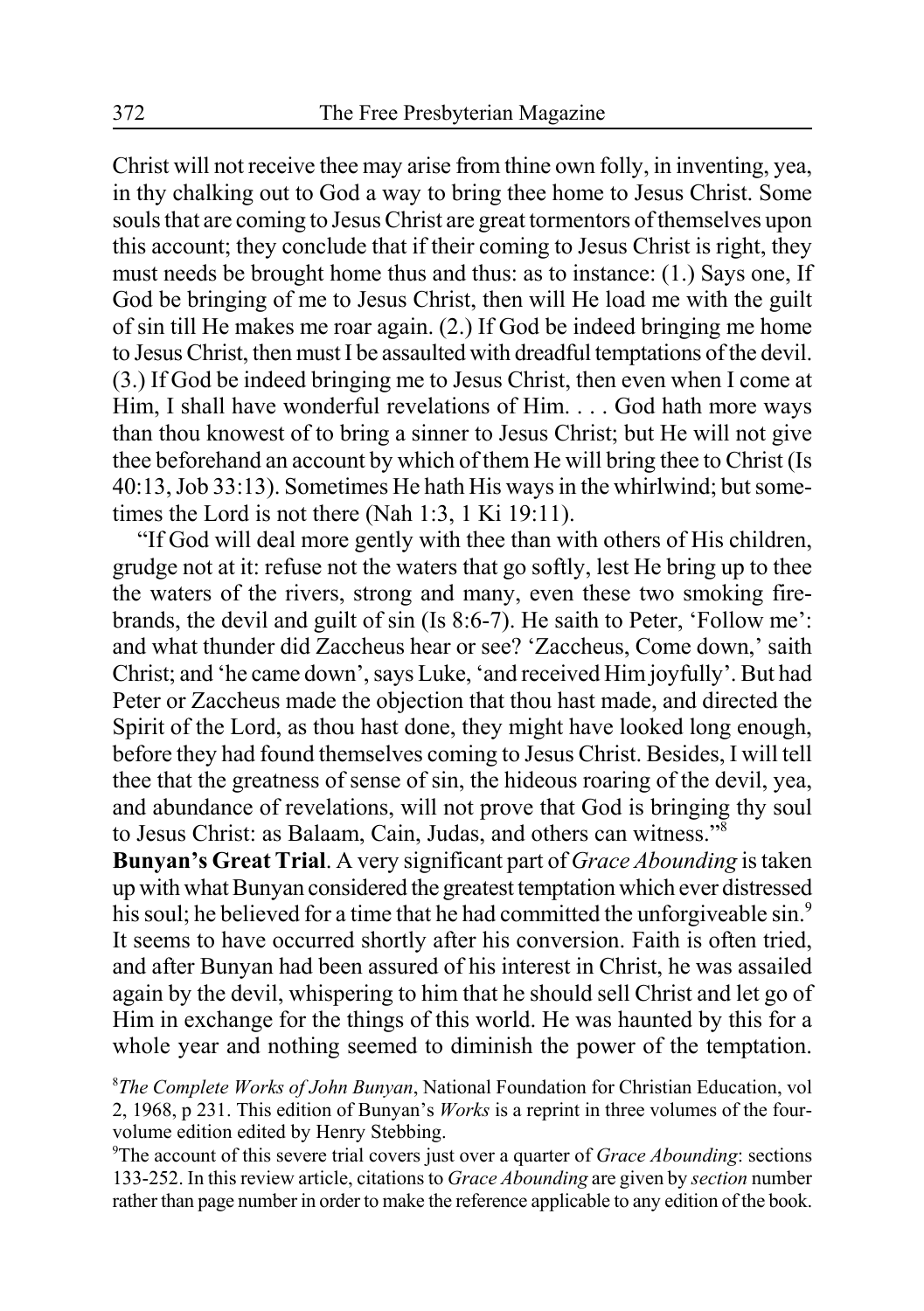Whilst he was working, when he was eating, "Sell Him, sell Him, sell Him," kept ringing in his ears. At first, he resisted: "I will not, I will not, I will not; no, not for a thousand, thousand, thousand worlds".

Finally, worn out by the struggle he felt the thought pass through his heart, "Let Him go, if He will," and he thought also that he felt his heart consent to it. At this Bunyan felt a deep despair well up in his heart, and a terrifying storm engulfed him. He considered this to be the heaviest temptation he ever had to bear in all his life. For two long years he saw nothing but judgement and damnation awaiting him. The words of Hebrews 12:16-17, concerning Esau, seized upon his soul, "who for one morsel of meat sold his birthright. For ye know how that afterward, when he would have inherited the blessing, he was rejected: for he found no place of repentance, though he sought it carefully with tears." Bunyan was to say, "These words were to my soul like fetters of brass to my legs, in the continual sound of which I went for several months together" (s 144).

For two years he had few moments of relief; he trembled at the idea that he might have counted the blood of Christ an unholy thing. He was unable to derive any consolation from the promises of the gospel. Though tempted by Satan that prayer was valueless, he did not give up prayer, and gradually the storm subsided. Whilst in prayer he writes, "That piece of a sentence darted in upon me, 'My grace is sufficient'. At this methought I felt some stay; as it were there might be hope" (s 204). He would later add, "This scripture did also most sweetly visit my soul": Christ's words in John 6:37, "Him that cometh to Me I will in no wise cast out" – in particular the words "in no wise" – were made precious to his soul (s  $215$ ).

In retrospect Bunyan was able to say that he had emerged from the trial stronger than when he had entered it. As he was grappling with the question whether Christ could ever be his, any trace of doubt about Christ's divine nature or the truthfulness of God's Word had disappeared. The Bible had become a guide for him in every plight and on every issue. The knowledge of his lost state had brought him to a full realisation of the vast riches of God's promises. Bunyan would later see the advantages he had gained by the temptation. Four stand out:

(1) He was made continually to possess his soul with a wonderful sense of the Being of God and of His beloved Son. He realised he had been assaulted with atheism (s 244).

(2) The Scriptures were now wonderful to him (s 245).

(3) He was enabled to see more of God's promises than ever he had before and to suck sweetness from them (s 247,248-251).

(4) He testified that never again had he seen such heights and depths of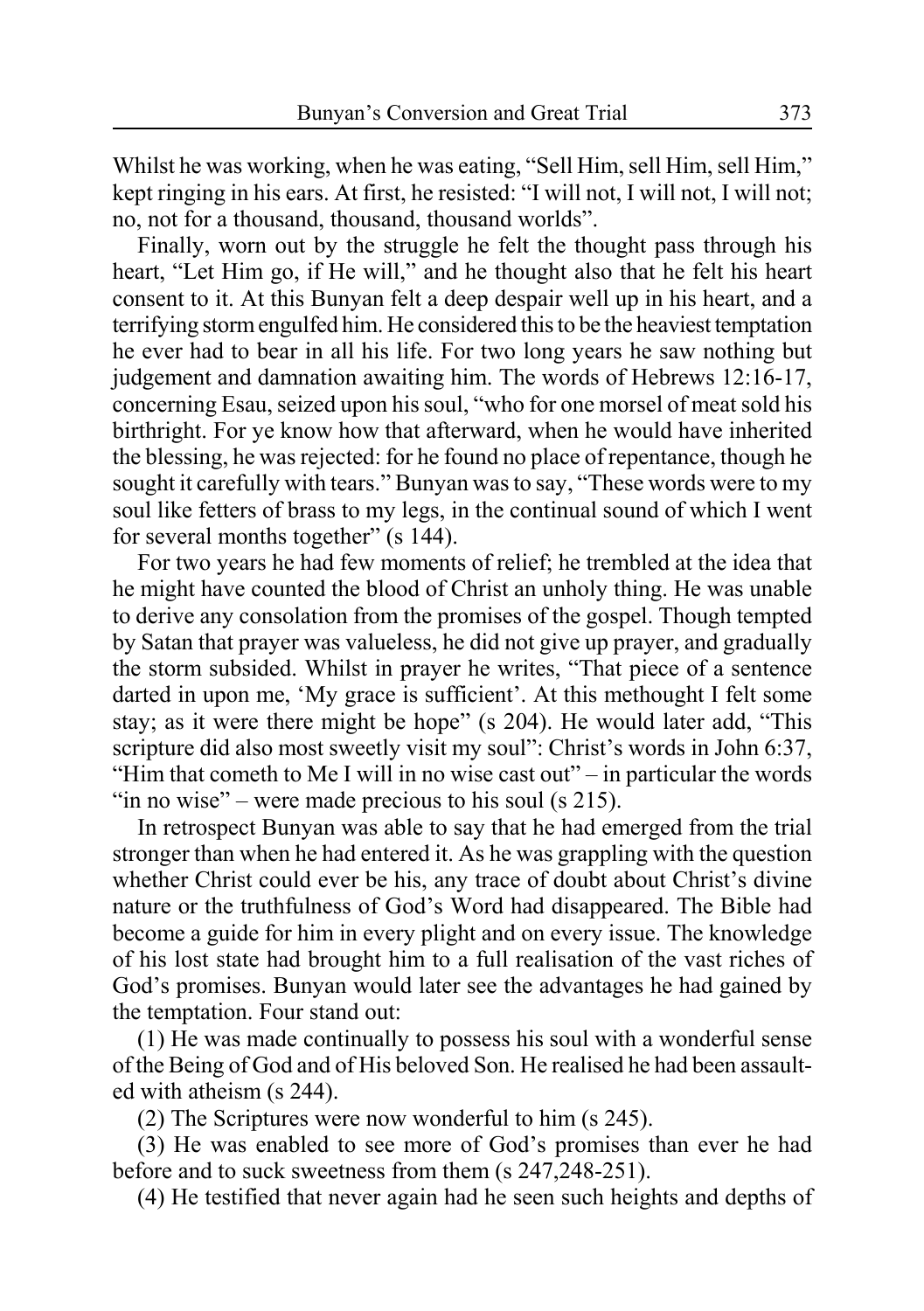grace, love and mercy as he saw after this temptation. Great sins draw out great grace. He could hardly bear up under the sense of God's grace (s252).

*Grace Abounding* concludes with an account of Bunyan's call to the ministry, the false accusation made against him of immoral conduct, details of his imprisonment and finally with what is termed a "Continuation of Bunyan's life, beginning where he left off and with the time and manner of his death and burial, together with his true character".<sup>10</sup>

John Bunyan's writings are of great value. It is recorded that King Charles II asked John Owen, the distinguished Puritan theologian and Oxford scholar, how such an educated man as he could sit and listen to John Bunyan, a tinker. Owen replied, "I would willingly exchange my learning for the tinker's power of touching men's hearts".<sup>11</sup> It is also indicative of the value placed on Bunyan's writings in the Free Presbyterian Church that ministerial students are examined on three of Bunyan's treatises in their Presbytery examinations during their training. The Banner of Truth is to be thanked not only for reprinting the standard three-volume edition of *The Works of John Bunyan* but also for making available a number of his treatises as single volumes. *Grace Abounding to the Chief of Sinners* is the latest, well-produced addition to these individual treatises, which include, *The Pilgrims Progress*, *The Jerusalem Sinner Saved*, *The Saint's Knowledge of Christ's Love* (retitled *All Loves Excelling*), *Come and Welcome to Jesus Christ*, *The Acceptable Sacrifice* and his book on *Prayer*.

# **Book Review**

*Preparing for Eternity*, by Alexander Nisbet, published by Reformation Press, paperback, 88 pages, £6.30, obtainable from the F P Bookroom.

This book is an extract from a commentary which the author, a Scottish covenanting minister of the seventeenth century, wrote on the Book of Ecclesiastes. Aimed at the ordinary reader, it is accessible to all, while useful on the preacher's shelf too. It provides succinct, fresh, and most satisfactory explanations of each verse. The twelfth chapter of Ecclesiastes abounds in allegorical language and Nisbet's comments shed floods of light on these passages.

10Roger Sharrock in the introduction to the Oxford University Press edition of *Grace Abounding* (1962) says the author of the "Continuation" was reputed to be George Cokayne, an ejected minister and a ministerial colleague of Bunyan. But as Sharrock points out, this has been challenged and the identity of the author is not certain (p xiii and note 1). 11John Brown, *John Bunyan, His Life, Times and Work*, p 366.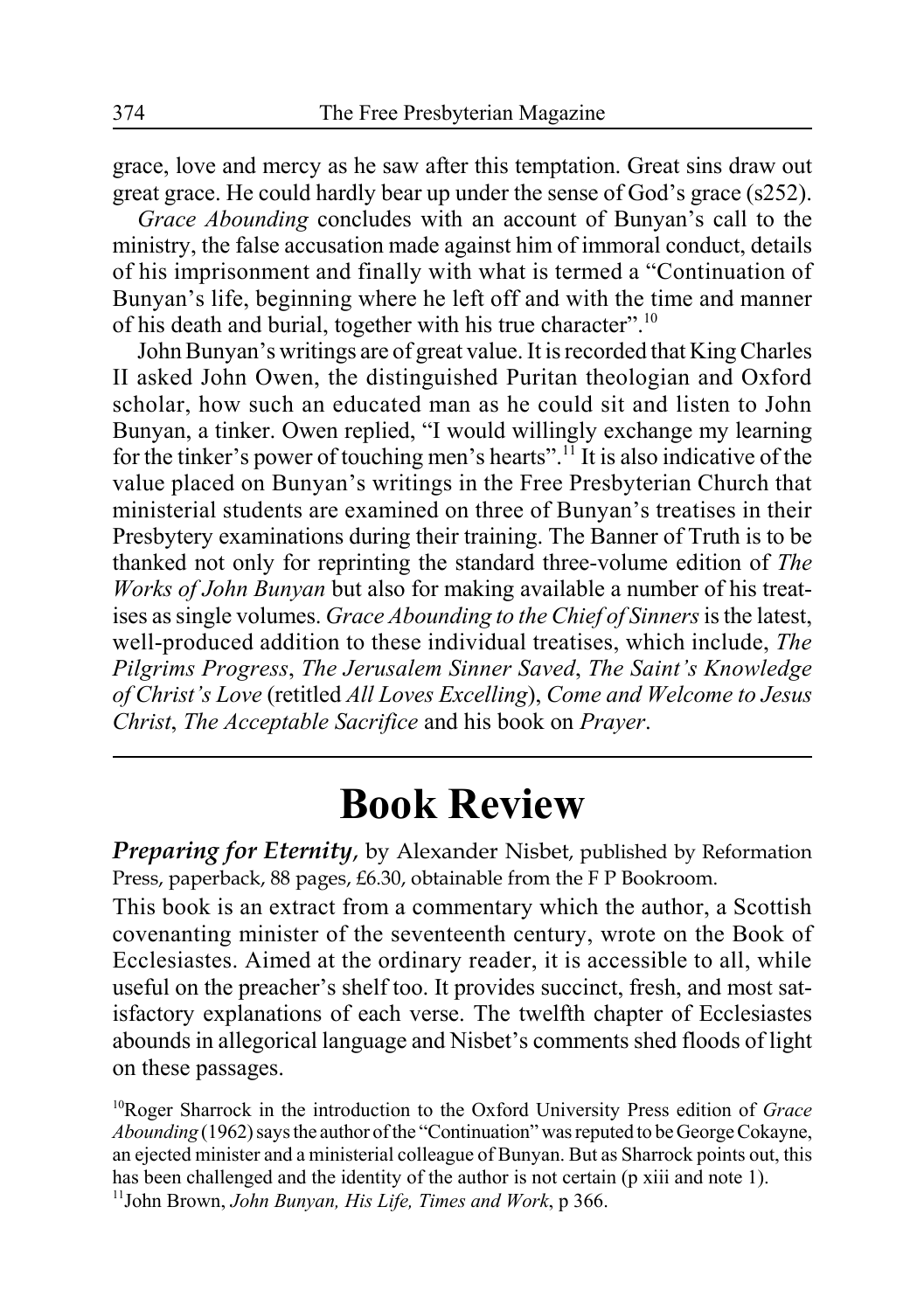To give an example, he says on verse 2 ("While the sun, or the light, or the moon, or the stars be not darkened, nor the clouds return after the rain"): "By the returning of the clouds after rain seems clearly to be understood that continual succession and frequent returning of one shower of trouble after another which befall dying men. And the allegory or similitude seems to be borrowed from the tempestuous and stormy seasons of the year, when it is not as in summer, that after a shower clears up again and becomes fair and warm, which represents the time of youth, in which ordinarily, after some fit of sickness and distemper, ease and health come again. But as it is in winter, after one shower the clouds presently [soon] gather for another, so it will be in the time of old age."

On each verse he also adds applications which tend to emphasise the relevant duties of practical and devotional religion. On the part of verse 4 which speaks of rising up at "the voice of the bird" and which he takes to be the loss of sleep common in old age, he exhorts the reader in the following way: "So, while men enjoy it [sound sleep], they should use it soberly and employ all the refreshment they get by it in the service of the Giver: labouring so to walk in the daytime that their sleep may be sanctified, their reins may teach them in the night season (Ps 16:7), and they may rise early for holy exercises (Ps 5:3), that whenever they awake they may be still with God (Ps 139:18). And if at any time sleep departs from them, they may then think upon and prepare for the case they shall be in when death draws near."

On verses 9 to 11 suitable advice is given to the minister of the gospel on his duties of studying and preaching. On verse 13 there is a helpful summary of the scriptural use of the term "the fear of God", where he distinguishes between its being put for "the whole worship and service of God", and the more precise meaning as "that inward filial reverence and awe of God which the Lord has promised in the covenant of grace to put in the hearts of His people".

Death, judgement and eternity, along with the need to make urgent preparation for these, are the constant theme throughout. This book is well worth purchasing and reading more than once. (Rev) *I D MacDonald*

It is an easy thing for a man to fall under the curse of God. It is but forbearing to love Christ; and how easy a thing is that! It is but denying Christ your heart, your hearty love, and the curse is your own; and how easy a thing is that! To obtain the blessing is hard, is exceedingly difficult; for there must be a weaning of our love from the world, and getting that under our feet which was predominant in our hearts; and how hard a task is this! There must be a calling off the love of the heart from sin, which was as our right eye or right hand unto us, and how difficult a work is this!

*Thomas Doolittle*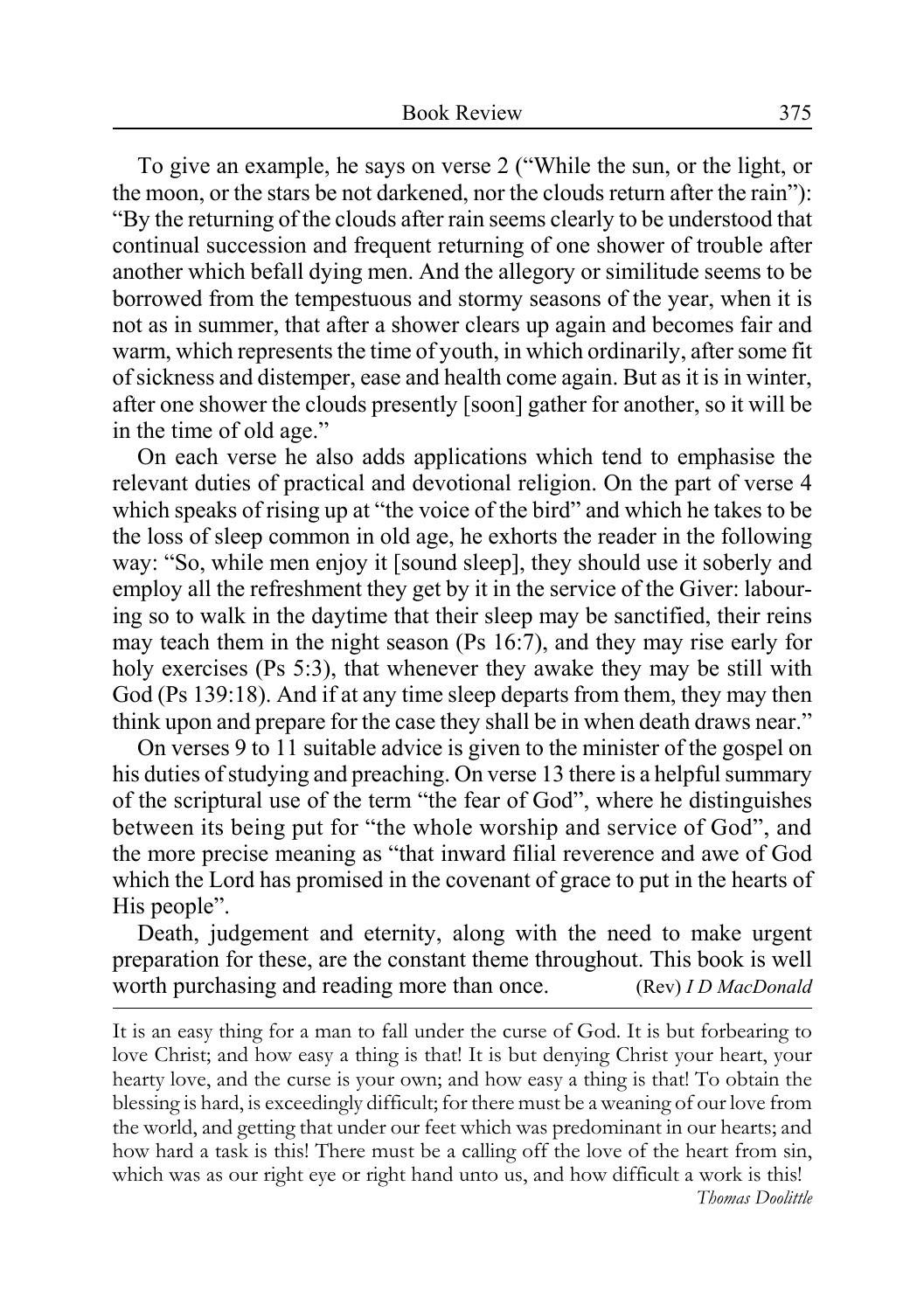## **Notes and Comments Hypocrisy**

Several people have expressed "disgust" at two Aberdeen University medical students who attended a fancy-dress party dressed as orthodox Jews, with ridiculous fake beards. In speaking to a newspaper, the person who originally reported them to the University authorities took God's name in vain, and the newspaper repeated the blasphemy without comment. In distancing themselves from the conduct of the medical students, the University authorities stated that they did not "condone anti-social or offensive behaviour".

Whether the comical costumes were offensive to Jews, we cannot say (the medical students may even have been Jews), but blasphemy is certainly offensive to religious Jews and to Christians. The Aberdeen University authorities have frequently condoned deliberately offensive behaviour in their support for sodomy and in their promotion of transgenderism. The glaring inconsistency of these various people shows that, whatever their real motives, the gratuitous giving of offence to others is not something that troubles them. Christians, by contrast, do avoid giving needless offence: "If it be possible, as much as lieth in you, live peaceably with all men" (Rom 12:18). The sincerity of Christians in this matter is seen in their consistency; the insincerity of the world in its inconsistency. *DWBS*

### **Relationships Education**

Recent headlines have been full of the controversy surrounding relationships education in schools. This has concerned promotion of the LGBT agenda primarily but also explicit and inappropriate material. In England it is called Relationships and Sex Education (RSE) and in Scotland it is Relationships, Sexual Health and Parenthood (RSHP) education.

Forthcoming draft statutory guidance is expected to prioritise LGBT issues in Scotland. This is due for consultation soon and it is critical that as many as possible respond to it. It is important that such teaching is not made compulsory in the same way as in England. A new Government-sponsored resource (www.rshp.scot) promotes LGBT from age 3 and is also disturbingly graphic, inappropriate and immoral in later primary and secondary stages. In the overwhelming majority of schools, the danger is not simply the potential introduction of this resource. Existing materials and resources in the vast majority of secondary schools (and many primary schools) already promote the same agenda and are immoral.

It is important that parents use their legal rights to make enquiries about what is taught in the schools their children attend. To be blissfully ignorant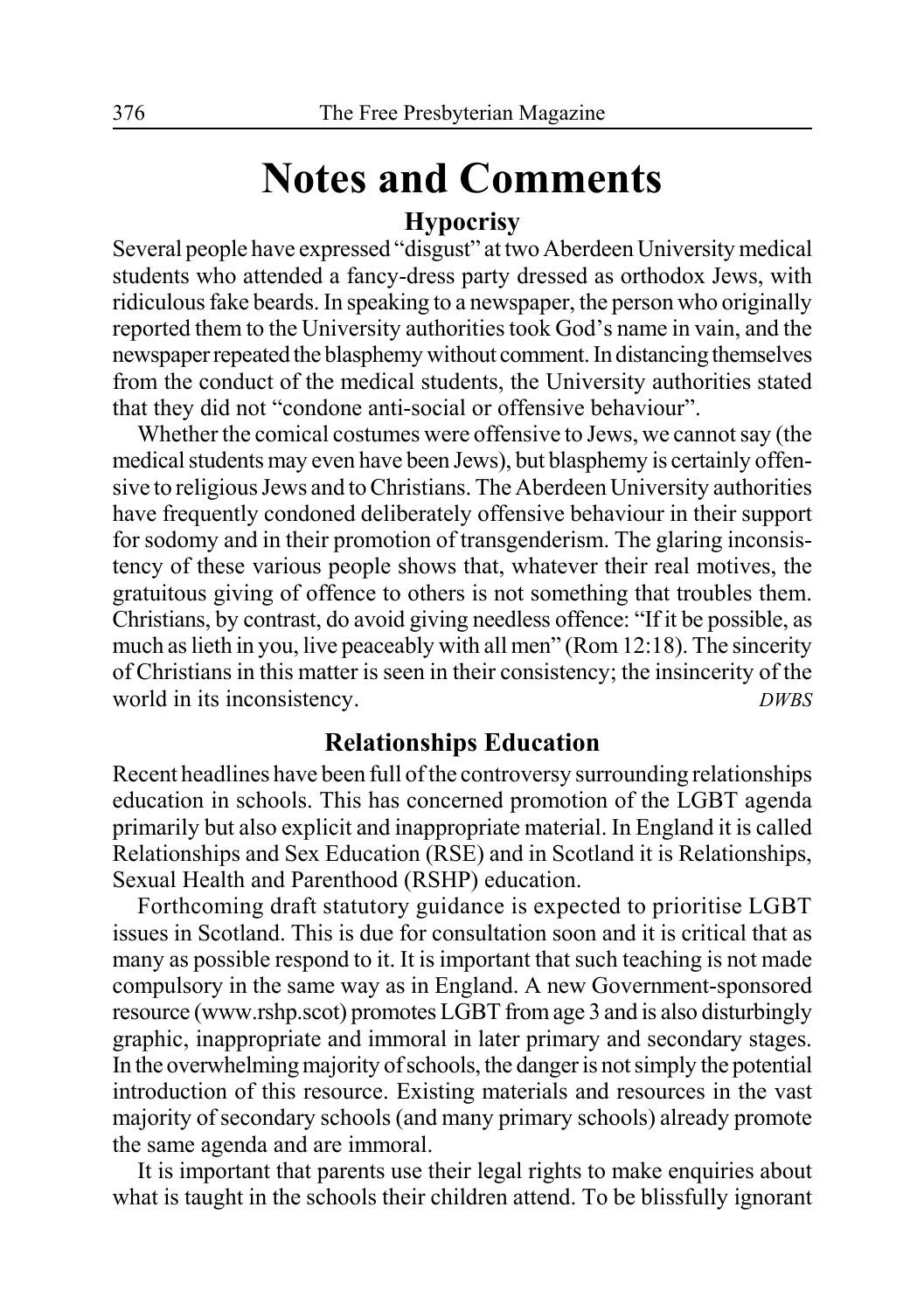in this area risks exposing children to some of the worst messages that they could experience. They may see things that they cannot unsee and hear things they cannot unhear. Parents may not be aware that many of the most obscene materials being used are not in printed form but are shown in slides and on video. They may be used as part of lessons taken by outside agencies or involve other websites. Parents need to find out not just exactly what is taught but who is to deliver it. While there is scope at present for withdrawing children from RSHP in primary school, there is resistance to this in secondary. But there is still a legal right that children should not be educated contrary to the beliefs of their family.

*The Larger Catechism*, in speaking of the sins of parents against their children in relation to the Fifth Commandment, identifies the sin of "careless exposing, or leaving them to wrong, temptation, and danger" (Ans 130). The wisest and safest course of action may well be for parents to withdraw their children from such classes entirely. Only when we have dealt faithfully in relation to baptismal vows in protecting our children from such permissive and warped values will we, as parents, be able to say in sincerity: "Cease, my son, to hear the instruction that causeth to err from the words of knowledge" (Prov 19:27). *MV*

#### **Micro-evolution in Tanzania**

In 1966, Rubondo Island in the south-east corner of Lake Victoria was cleared of its few hundred inhabitants and small numbers of various species of animals were introduced, including 17 chimpanzees (from captivity), 12 giraffes, 16 rhinos, 20 columbus monkeys, and (in 1973) six elephants. The island has been uninhabited ever since, except for rangers; and some of the biological developments have been unexpected.

The rhinos were all poached, and another introduced species became extinct, but the chimpanzees adapted well to their release into the wild, and now number about 50. They are divided into two social groups at different ends of the island, one group being observed daily by the rangers and the other group hardly at all. Those that are observed enjoy the attention, and one of them threw a stone at a ranger whom he felt was not noticing him sufficiently. There are now 100 elephants but – presumably the result of inbreeding from the original small gene-pool – they are "aggressive and odd", being unusually wide-bodied, bulky and tall, with short, fat tusks. Most surprising of all, however, are the giraffes, which were of the dark Masai variety but are now distinctly pale and much taller (the trees are very high on Rubondo).

The scientists are surprised at how quickly these changes have happened. The experiment sheds unintended light on the small number of gene-rich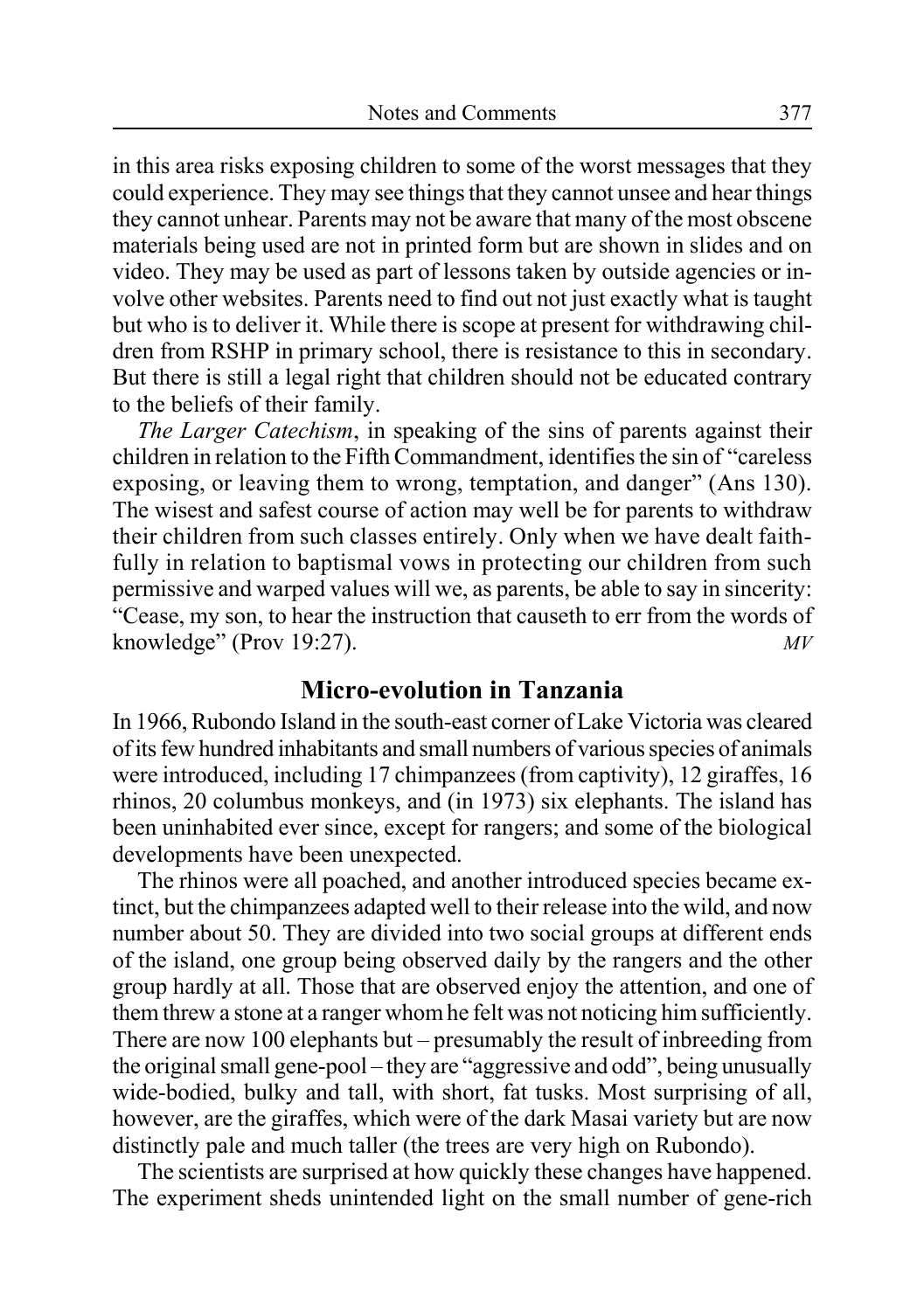"kinds" that Noah would have needed in the Ark, and the rapid development thereafter of subspecies, and even species, within these kinds. *DWBS*

### **Population of Scotland**

The Scottish government has announced that immigration (discreetly renamed "inward migration") "will be essential to ensure that Scotland's population continues to grow. . . . No natural growth is expected, meaning that deaths are anticipated to outweigh births each consecutive year from now on, with the only population increase coming from inward migration. . . . Our pension age population is projected to grow while our working age population falls, and could decline even further if EU migration is reduced. This is why Scotland needs inward migration to support our public services and economy, particularly in sectors like tourism, hospitality, construction and agriculture, but also to enrich and diversify our society."

In other words, the present government of Scotland, while pretending a special love to things Scottish, is complacently overseeing the numerical decline and possible extinction of the Scottish race, and the populating of Scotland by foreigners. The culture of contraception, abortion and sodomy brings rapid extinction. "Lo, children are God's heritage, the womb's fruit His reward" (Ps 127:3, metrical). *DWBS*

### **Equality Act Used Against Christian in Transgender Issue**

In July 2018 Dr David Mackereth, who had worked for 26 years in the NHS, was sacked one month after being appointed as a disability benefits assessor in the West Midlands for the Department of Works and Pensions. In training, he was told that reports should only refer to patients by the gender they identified themselves as. Exception was taken to his stating his belief that gender is defined by biology and genetics and that the Bible teaches that God made humans male and female, and his contract was subsequently terminated. A DWP spokeswoman said that the Equality Act makes it unlawful to discriminate directly or indirectly against a person on grounds of a "protected characteristic", such as gender reassignment.

Dr Mackereth sued the government for discrimination on the grounds of his religious belief. He told the employment tribunal in July 2019 that he was suspended after being "interrogated" by his boss for refusing to "call any six-foot-tall bearded man 'madam' on his whim" and was advised he was "overwhelmingly likely" to lose his job. He argued that he was dismissed, "not because of any realistic concerns over the rights and sensitivities of transgender individuals, but because of my refusal to make an abstract ideological pledge".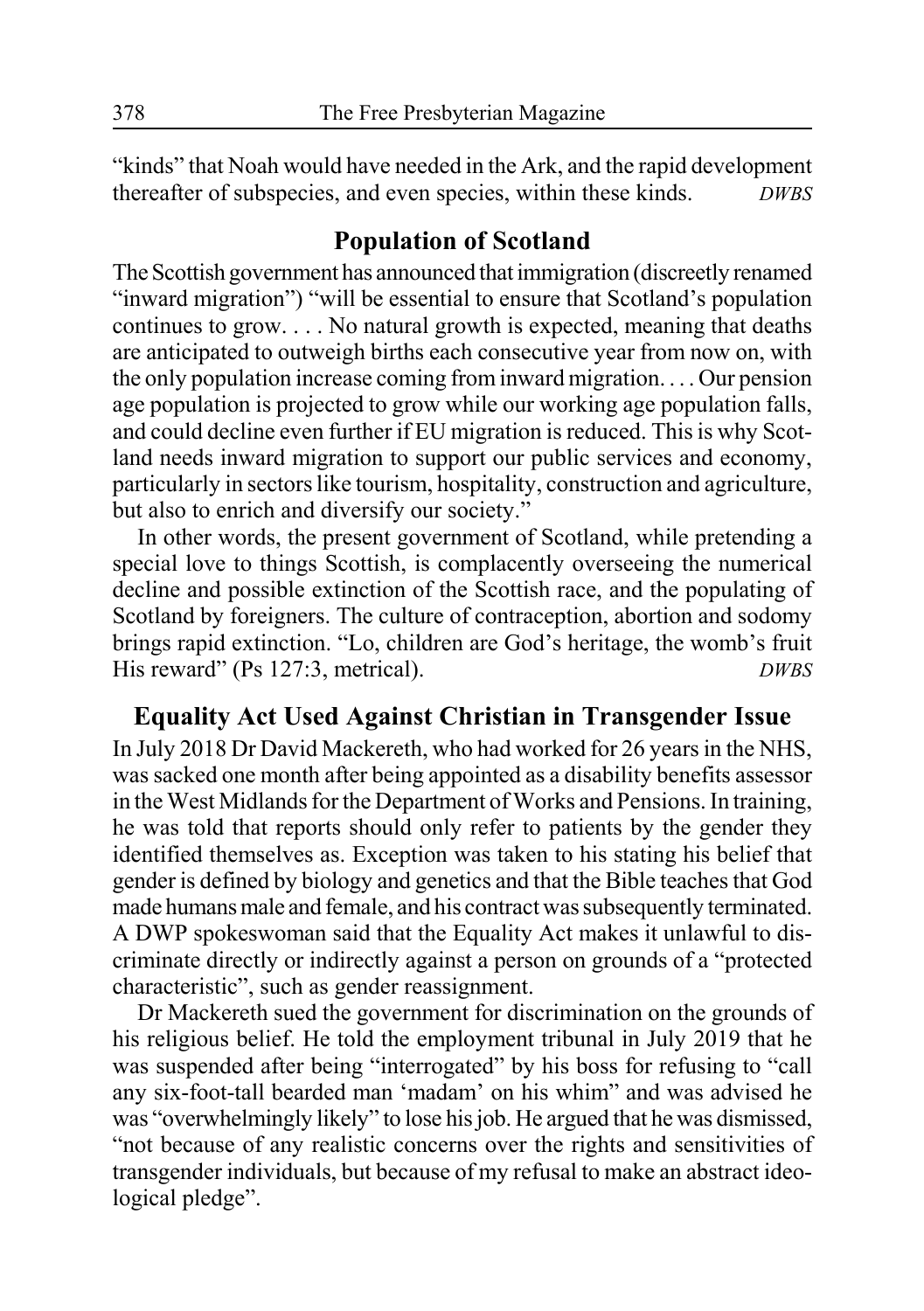In a written statement to the tribunal he said, "I appreciate that in the present political climate, some people, including some of those who believe they are transgender, may find my beliefs offensive. However, in a free society it is not a good enough reason to censor my beliefs and coerce me to act contrary to my conscience. Moreover, as a doctor, my responsibility is always to act in good conscience in the best interests of the patient – not to adopt various fancies, prejudices, or delusions, to avoid offence at all cost."

Dr Mackereth added that his inherent belief is that transgenderism is a "rebellion against God, which is both pointless and sinful". He said, "I am, of course, aware that there are men or women who believe they have been trapped in the wrong body, and I do not question the sincerity of their convictions. A small number of such people have always existed. Up until recently, such a belief was considered by medics to be delusional and a symptom of a medical disorder. It is only recently that transgenderism has been recognised as normal and such delusional beliefs accepted at face value. What is responsible for that change is political pressure, not scientific evidence."

In early October, the tribunal panel found the DWP had not breached the Equality Act. The judgement stated, (in the writer's opinion, chillingly), "a lack of belief in transgenderism and conscientious objection to transgenderism in our judgement are incompatible with human dignity and conflict with the fundamental rights of others". Dr Mackereth intends to appeal. It is a matter of great concern that, if the tribunal's decision is upheld at appeal, it will have consequences for those who are prepared to voice their belief that "from the beginning of the creation God made them male and female" (Mk 10:6). *FRD*

# **Protestant View**

### **The Rosary Sending Sinners Further Away from God**

The Pope recently invited Roman Catholics to pray the rosary, stating that October was "the month of the Rosary". His most recent predecessors also have greatly encouraged this idolatrous rite, though the use of a string of beads as an aid to prayer has been common in the Church of Rome for centuries. Other religions such as Islam have similar practices. When Romanists "pray the rosary" they imagine that by reciting certain statements in rotation – turning a bead at each point in the ritual – they are entering into meditation on themes in the life of Christ.

The real focus of the Rosary, however, is on Mary and "participation in the life of Mary", with the idea of coming "to Christ through Mary". Such misguided devotion therefore leads poor sinners away from Christ's mediation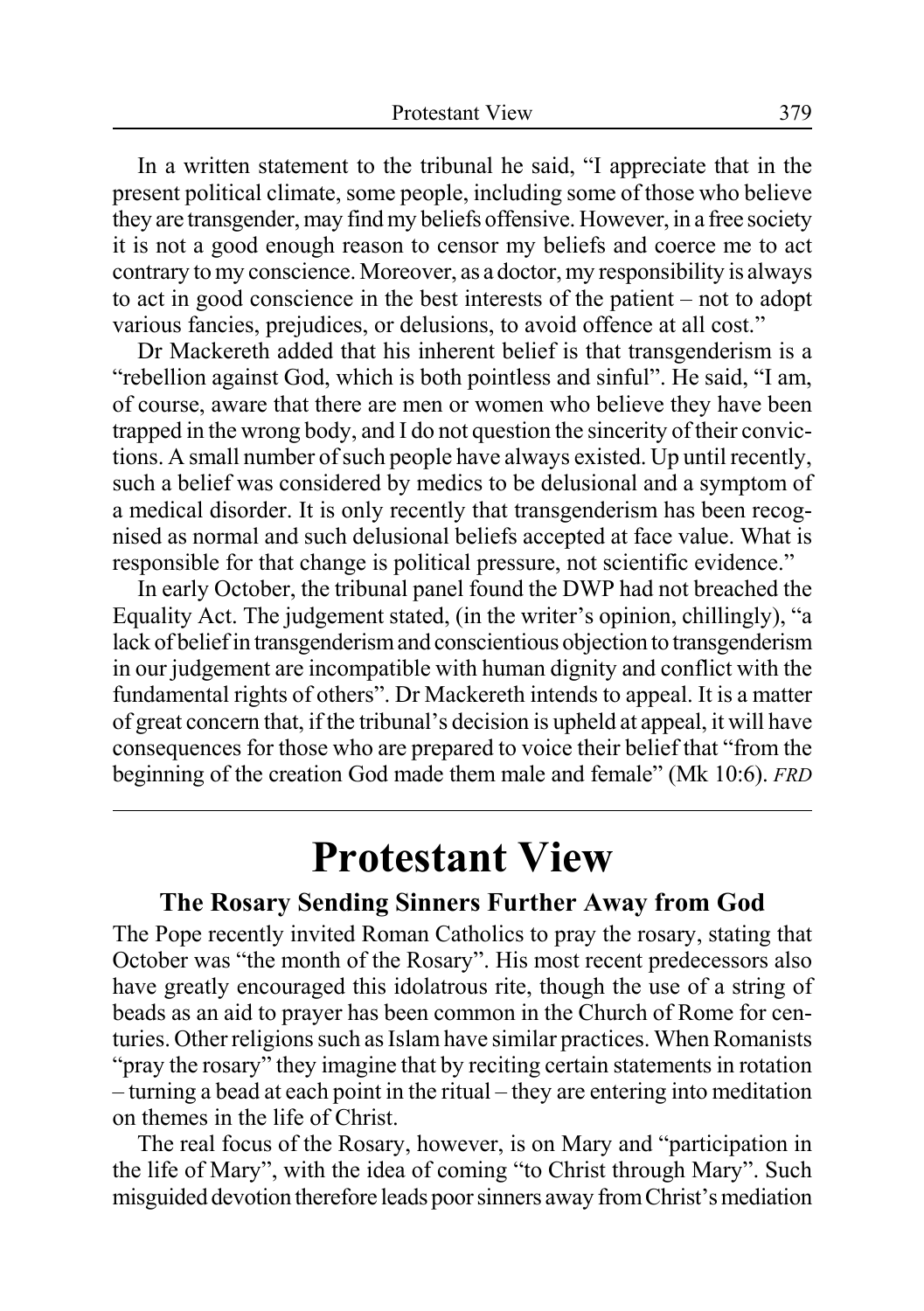and sets up a human mediatrix between the soul and the Saviour. When the Pope invites the recital of the rosary, he is actually sending sinners further away from the God against whom they have sinned, substituting a ritual in the place of the true prayer for mercy that the sinner needs in drawing near to the Lord.

In this connection John Owen states, "They have, under the name and pretence of the means of mortification, or the duties of it, invented and enjoined, like the Pharisees, a number of works, ways, duties, so called, which God never appointed, nor approved, nor will accept; nor shall they ever do good to the souls of men. Such are their confessions, disciplines, pilgrimages, fastings, abstinence, framed prayers,<sup>1</sup> to be repeated in stated canonical hours, in such a length and number. In the bodily labour of these things they exercise themselves to no spiritual advantage."<sup>2</sup> The solemn question that the framers and practitioners of such unscriptural worship will yet be forced to answer is, Who hath required these things at your hands? *AWM*

# **Church Information**

### **Rev Donald Macdonald**

Mr Macdonald, minister of the Staffin congregation, passed away on October 31. We express our sympathy to his family. When two ministers have recently been removed by death from the Free Presbyterian Church, it should arouse the people of God to renewed prayer that He would send out more labourers into His harvest.

#### **Deposition of Zenka Minister**

At a meeting of the Zimbabwe Presbytery of the Free Presbyterian Church of Scotland held at Zenka Church on Friday, 18 October 2019, Rev M Mloyi was deposed from the office of the ministry for adultery. The Zenka congregation was declared vacant from that date.

(Rev) *S Khumalo*, Clerk of Presbytery

### **College and Library Fund**

By appointment of Synod, the second of the year's two special collections for the College and Library Fund is due to be taken in congregations in December. *W Campbell*, General Treasurer

<sup>1</sup>It is likely that, among other things, the recitation of the rosary is intended in this reference to "framed prayers" – that is, prayers framed by others.

<sup>2</sup>John Owen, "Meditations and Discourses on the Glory of Christ Applied to Sinners and Saints", in *The Works of John Owen*, vol 1, Banner of Truth Trust, 1965 reprint, p 453.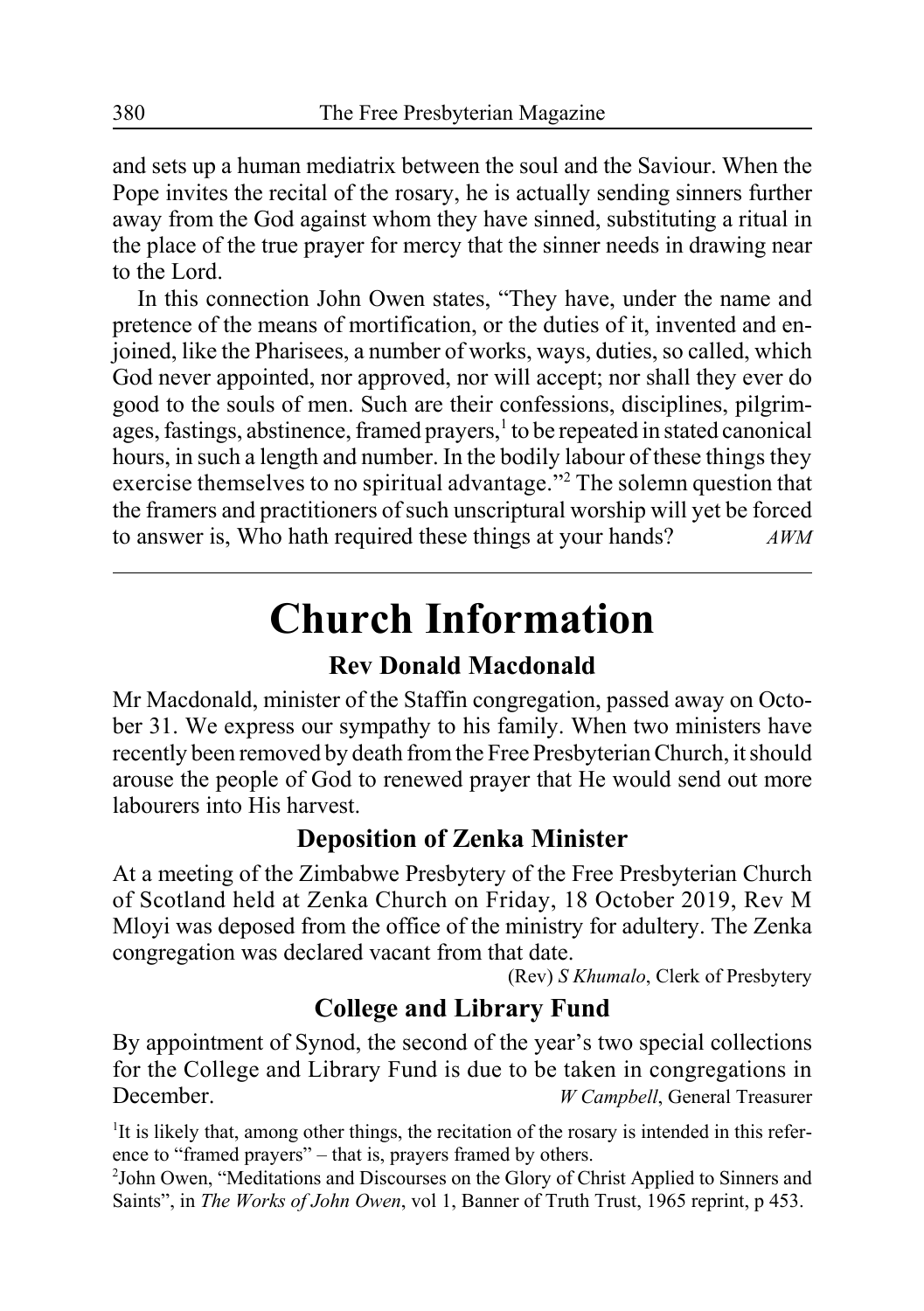# **The Free Presbyterian Magazine**

### **2019**

**Volume 124**

Editor: Rev Kenneth D Macleod

*Thou hast given a banner to them that fear thee, that it may be displayed because of the truth* (Psalm 60:4)

**Free Presbyterian Church of Scotland**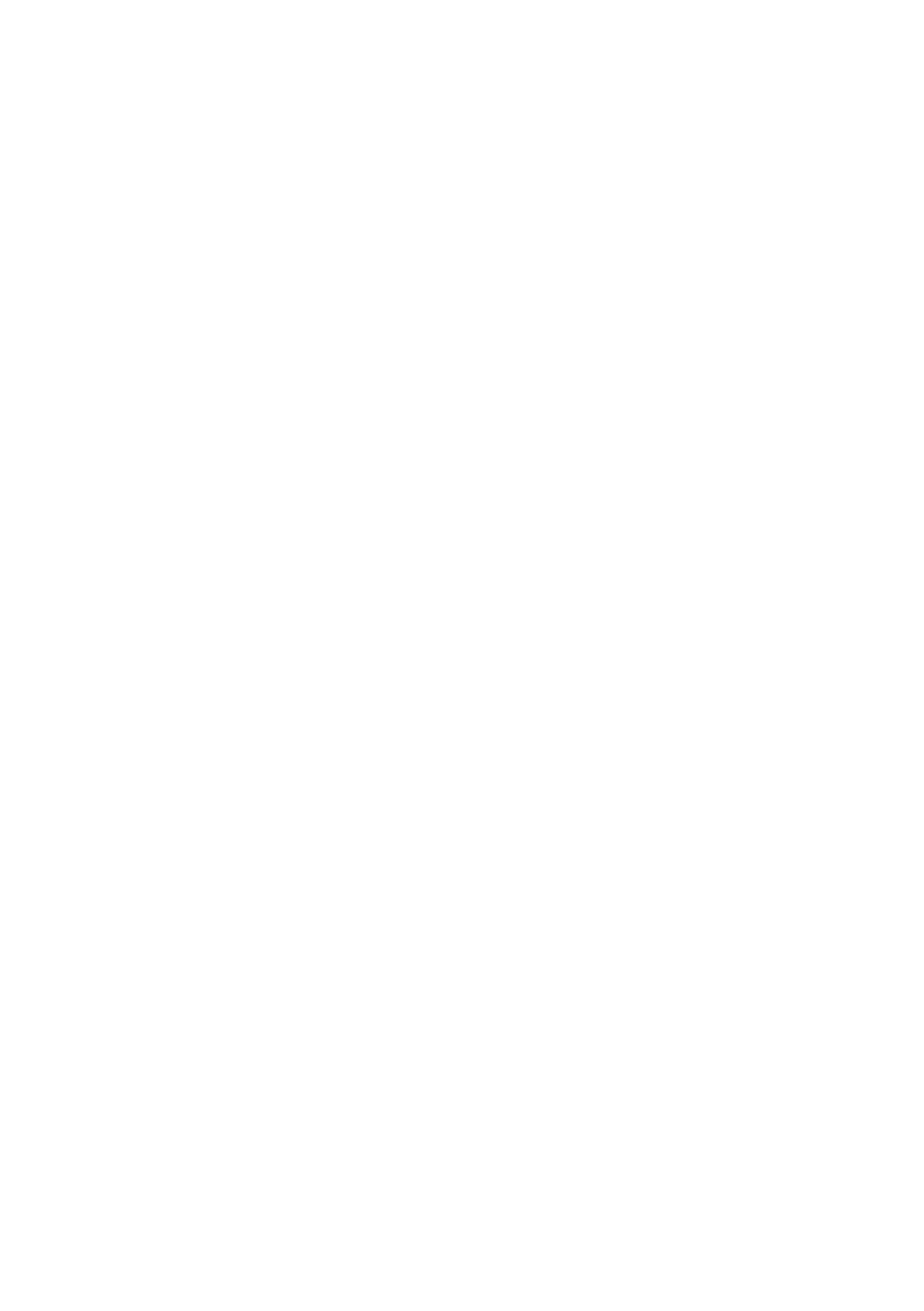| Abundance of Peace, The                         |     |
|-------------------------------------------------|-----|
| W K Tweedie                                     | 249 |
| Advice to a Congregation                        |     |
| John Erskine                                    | 343 |
| Always the Same                                 |     |
| A S Patterson                                   | 185 |
| At the End of a Year<br>Rev Alexander McPherson | 363 |
| Believer's Joy and the Hypocrite's, The         |     |
| Thomas Boston                                   | 78  |
| Believing What God Says                         |     |
| W S Plumer                                      | 47  |
| Blessedness of Heaven, The                      |     |
| James Brewster                                  | 218 |
| <b>Book Reviews:</b>                            |     |
| Alexander Shields                               |     |
| Matthew Vogan                                   | 56  |
| Fear of God, The                                |     |
| John Bunyan                                     | 279 |
| Glory of Grace, The: An Introduction            |     |
| to the Puritans in Their Own Words              | 316 |
| He Led Me: Autobiography, Diaries               |     |
| and Meditations of Alex Maclennan               | 153 |
| Hope During Desperate Times                     |     |
| William Guthrie                                 | 281 |
| In Their Own Words                              |     |
| David B Calhoun                                 | 187 |
| Power and Sympathy of Christ, The               |     |
| J C Ryle                                        | 57  |
| Preparing for Eternity<br>Alexander Nisbet      | 374 |
| Problems Confronting the Church Today           |     |
| John J Murray                                   | 154 |
| Rock of Our Salvation, The                      |     |
| Lachlan Mackenzie                               | 91  |
| Samuel Rutherford                               |     |
| Neil M Ross                                     | 26  |
| Saved By Grace Alone                            |     |
| D Martyn Lloyd-Jones                            | 348 |
| Searched and Known                              |     |
| Rev Donald MacLean                              | 283 |
| Sermons on 2 Timothy                            |     |
| John Calvin                                     | 251 |
| To All Ends of the Earth                        |     |
| Rev William MacLean                             | 152 |
| Witnesses in the Far North                      |     |
| Norman Campbell and Robert Dickie, eds          | 26  |
|                                                 |     |
| <b>Broken Vows</b>                              |     |
| James Buchanan                                  | 18  |
| Christ and His Sheep                            |     |
| James Brewster                                  | 334 |
| Christ's Intercession: Some Lessons             |     |
| William Symington                               | 19  |

| 19             | Church Information<br>32, 62, 96, 127, 160, 192,<br>224, 256, 288, 320, 352, 380 |           |
|----------------|----------------------------------------------------------------------------------|-----------|
|                |                                                                                  |           |
| 43             | Coming Near to Death                                                             |           |
|                | Thomas Halyburton                                                                | 40,81,108 |
| 35             | Congregational Contributions for 2018                                            | 84        |
|                | Conversion of the Jews The                                                       |           |
| 53             | Rev E A Rayner                                                                   | 145       |
|                | <b>Editorials:</b>                                                               |           |
| 78             | Christ Healing                                                                   | 161       |
|                | Christ's "Day" on Earth                                                          | 321       |
| 17             | God's Powerful Voice                                                             | 257       |
|                | Gospel of the Kingdom, The                                                       | 129       |
| 18             | <b>Great Things</b>                                                              | 65        |
|                | Jonah's Prayer                                                                   | 289       |
|                | Manoah's Wife - Her Firm Trust in God                                            | 97        |
|                | Our "Day" on Earth                                                               | 353       |
| 56             |                                                                                  | 33        |
|                | Our Moral Compass                                                                | 193       |
| 79             | Reactions to the Truth                                                           |           |
|                | Reality in Religion                                                              | 1         |
| 16             | Speaking in Tongues: What Did It Mean?                                           | 225       |
|                | <b>Encouragements for Seeking Souls</b>                                          |           |
| 53             | John Newton                                                                      | 368       |
|                |                                                                                  |           |
| 31             | <b>Eternal State, The:</b>                                                       |           |
|                | 1. A Lost Eternity                                                               | 178       |
| 37             | 2. Heaven                                                                        | 204       |
|                | 3. Errors About a Lost Eternity                                                  | 236       |
| 57             | Rev J R Tallach                                                                  |           |
|                | Flood of Evil, The                                                               |           |
| 74             | Henry Law                                                                        | 116       |
|                | God's Wisdom in Redemption                                                       |           |
| 54             | W S Plumer<br>89,114,147,183                                                     |           |
|                | Gospel and the Hearers' Response, The                                            |           |
| 1              | Rev D A Ross                                                                     | 245       |
|                |                                                                                  |           |
| 26             | Gradual Increase of Gospel Light, The                                            | 182       |
|                | John Newton                                                                      |           |
| $^{18}$        | How to Benefit from the Promises                                                 |           |
|                | Thomas Hooker                                                                    | 87        |
| 33             | Keeping the Sabbath                                                              |           |
|                | James Foote                                                                      | 307       |
| 51             | Look and Live                                                                    |           |
|                | W K Tweedie                                                                      | 315       |
| 52             | Martha and Mary                                                                  |           |
|                | J C Ryle                                                                         | 52        |
|                | Mbuma Zending Meeting in Holland                                                 |           |
| 26             | Rev D A Ross                                                                     | 244       |
|                |                                                                                  |           |
| 18             | <b>Needs of the Times:</b>                                                       |           |
|                | 5. Private Religion                                                              | 14        |
| $\frac{34}{4}$ | JCRyle                                                                           |           |
|                | Notes and Comments<br>27, 59, 93, 125, 155, 189,                                 |           |
| 19             | 221, 254, 284, 318, 349, 376                                                     |           |
|                |                                                                                  |           |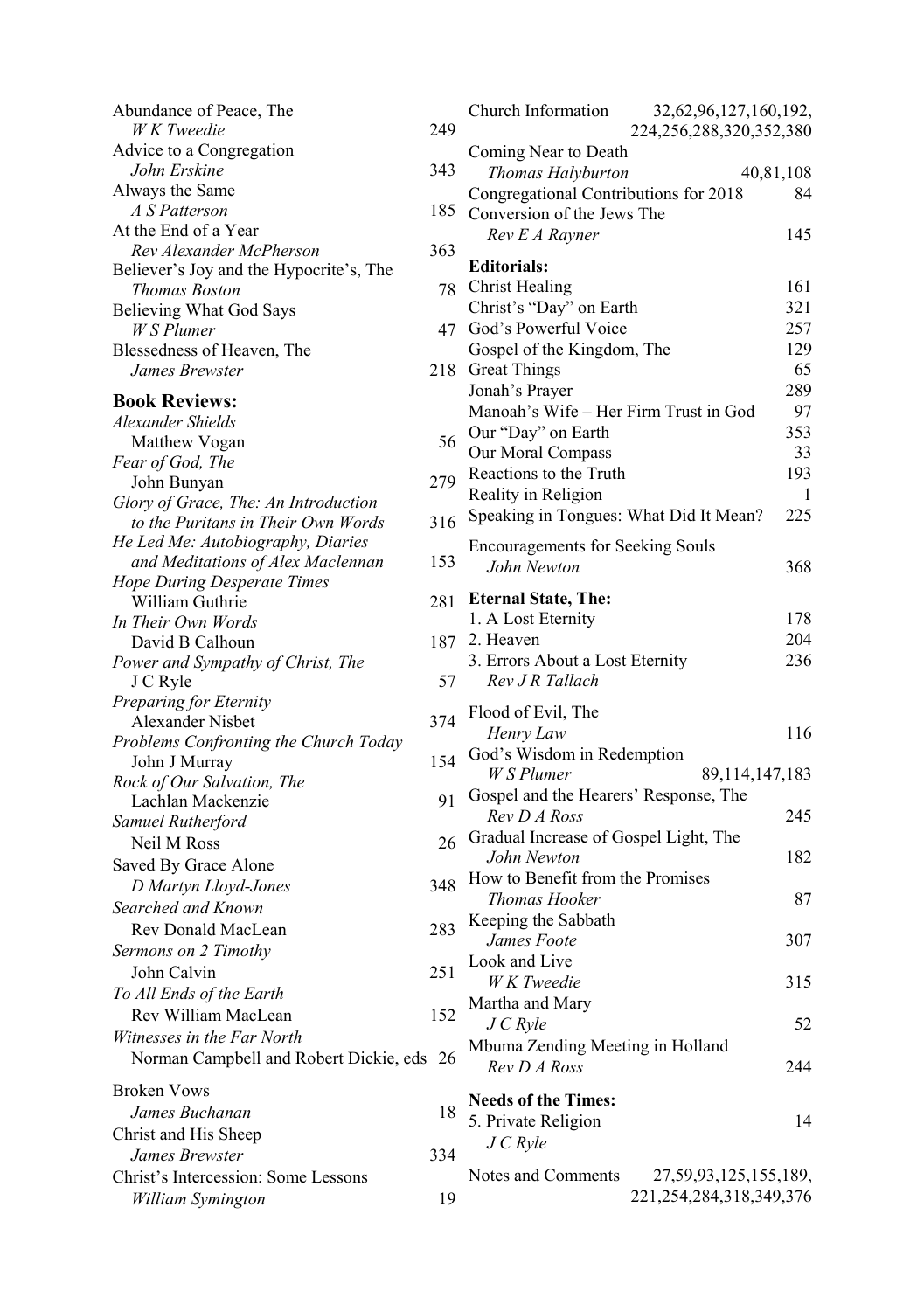| <b>Obituaries:</b>                                |         | Gifts             |
|---------------------------------------------------|---------|-------------------|
| Mr Malcolm Gunn                                   | 121     | Rε                |
| Rev Angus Smith                                   | 346     | Good              |
| Objection to Prayer, An                           |         | Re                |
| Benjamin M Palmer                                 | 337     | Help              |
|                                                   |         | Jo                |
| <b>Outlines of Sermons:</b>                       |         | Nece              |
| Poor but Rich in Faith                            |         | Τh                |
| John Kennedy                                      | 151     | Spiri             |
| Saved Through Grace                               |         | Ar                |
| John Kennedy                                      | 347     | Sign:             |
| Parable of the Sower, The                         |         | Al                |
| $J$ C Ryle                                        | 148     |                   |
| Practical Influence of Faith, The                 |         | Spiri             |
| John Newton                                       | 311     | 1. H <sub>0</sub> |
| Price of Redemption, The                          |         | 2. Th             |
| W K Tweedie                                       | 186     | 3. So             |
| Protestant View 58,92,124,154,220,253,317,379     |         | Ja                |
| Remedy for Sad Times, The                         |         | Syno              |
| C H Spurgeon                                      | 212     | Heig              |
| Results of Christ's Intercession, The             |         | Re                |
| William Symington                                 | 49      |                   |
| <b>Review Articles:</b>                           |         | Thou              |
| Bunyan's Conversion and Great Trial               |         | 1. A<br>$2.$ Its  |
| Grace Abounding by John Bunyan                    |         | 3. In             |
| Reviewed by Roy Middleton                         | 369     |                   |
| Firm Faith During Adversity                       |         | Rε                |
| The Crook in the Lot by Thomas Boston             |         | Triur             |
| Reviewed by Matthew Vogan                         | 142     | Ja                |
| <b>Revival in Moulin:</b>                         |         |                   |
| 1. Attaining Confidence in the Love of Christ 207 |         | Ulrio             |
| 2. Beginnings of the Awakening                    | 239     | 3.Ex              |
| 3. The Progress of a Work of Grace                | 268     | 4. Th<br>5. Hi    |
| 4. Further Progress                               | 309     |                   |
| Alexander Stewart                                 |         | $\sqrt{F}$ .      |
|                                                   |         | Urge              |
| <b>Robert Findlater:</b>                          |         | Re                |
| 1. Early Years                                    | 72      | Wha               |
| 2. "The Great Sacrament"                          | 110     | Τk                |
| 3. Continued Blessing                             | 137     |                   |
| 4. The Fruits of a Faithful Ministry              | 170     | Why               |
| Sermons:                                          |         | 1. Bi             |
| "Chosen Generation, A"                            |         | 2. M              |
| Donald Fergusson                                  | 196     | Re                |
| Christ Living in Me                               |         | Zimb              |
| Hugh Martin                                       | 261,292 | Re                |
| Christ's Delight                                  |         | Zimb              |
| John Kennedy                                      | 324     | Re                |
|                                                   |         |                   |

|                          | Gifts to Men                                                              |          |
|--------------------------|---------------------------------------------------------------------------|----------|
|                          | Rev Neil M Ross                                                           | 356      |
| ś                        | Good Cheer in Times of Affliction                                         |          |
|                          | Rev D N MacLeod<br>Help of the Needy, Hope of the Poor                    | 69       |
| 7                        | John Kennedv                                                              | 4,36     |
|                          | Necessity of Self-Examination, The<br><b>Thomas Boston</b>                |          |
| l                        | Spiritual Worship                                                         | 132,164  |
|                          | Archibald Alexander                                                       | 100      |
| 7                        | Signs and Wonders                                                         |          |
| 3                        | Alexander Beith                                                           | 86       |
|                          | <b>Spirit of Prayer The:</b><br>1. How the Spirit Makes Intercession      | 175      |
| l                        | 2. The Spirit's Help                                                      | 276      |
| 5                        | 3. Some Lessons                                                           | 302      |
| €                        | James Buchanan                                                            |          |
|                          | <b>Synod Sermon:</b>                                                      |          |
| $\overline{\phantom{a}}$ | Heightened Responsibility of the Church<br>Rev A W MacColl                | 228      |
| ∢                        |                                                                           |          |
|                          | <b>Thoughts on Sanctification:</b><br>1. A Work of God's Free Grace       | 304      |
|                          | 2. Its Imperfection in This Life                                          | 331      |
|                          | 3. In the Light of the Last Things                                        | 365      |
| ∢                        | Rev Roderick Macleod                                                      |          |
|                          | Triumphing When in Trouble                                                |          |
| $\overline{\mathbf{r}}$  | James Meikle                                                              | 24       |
|                          | Ulrich Zwingli, the Swiss Reformer:                                       |          |
| 7<br>$\mathfrak z$       | 3. Expounding the Scriptures in Zurich<br>4. The Final Years              | 11<br>43 |
| 3                        | 5. His Theology                                                           | 75       |
| )                        | F R Daubney                                                               |          |
|                          | Urgent Need for Spiritual Blessing, The                                   |          |
| $\overline{\phantom{a}}$ | Rev Donald MacLean                                                        | 22       |
| $\overline{\phantom{0}}$ | What Sin Deserves - Some Lessons                                          |          |
| 7                        | <b>Thomas Boston</b>                                                      | 250      |
| $\mathbf{)}$             | Why We Need Creeds and Confessions:                                       |          |
|                          | 1. Biblical and Historical Reasons<br>2. More Reasons and Some Objections | 272      |
|                          | Rev Caleb Hembd                                                           | 297      |
| 5                        | Zimbabwe Mission News                                                     |          |
| $\overline{\phantom{a}}$ | Rev J B Jardine                                                           | 345      |
|                          | Zimbabwe Mission Update: Focus on New Canaan                              |          |
| į                        | Rev I D MacDonald                                                         | 54       |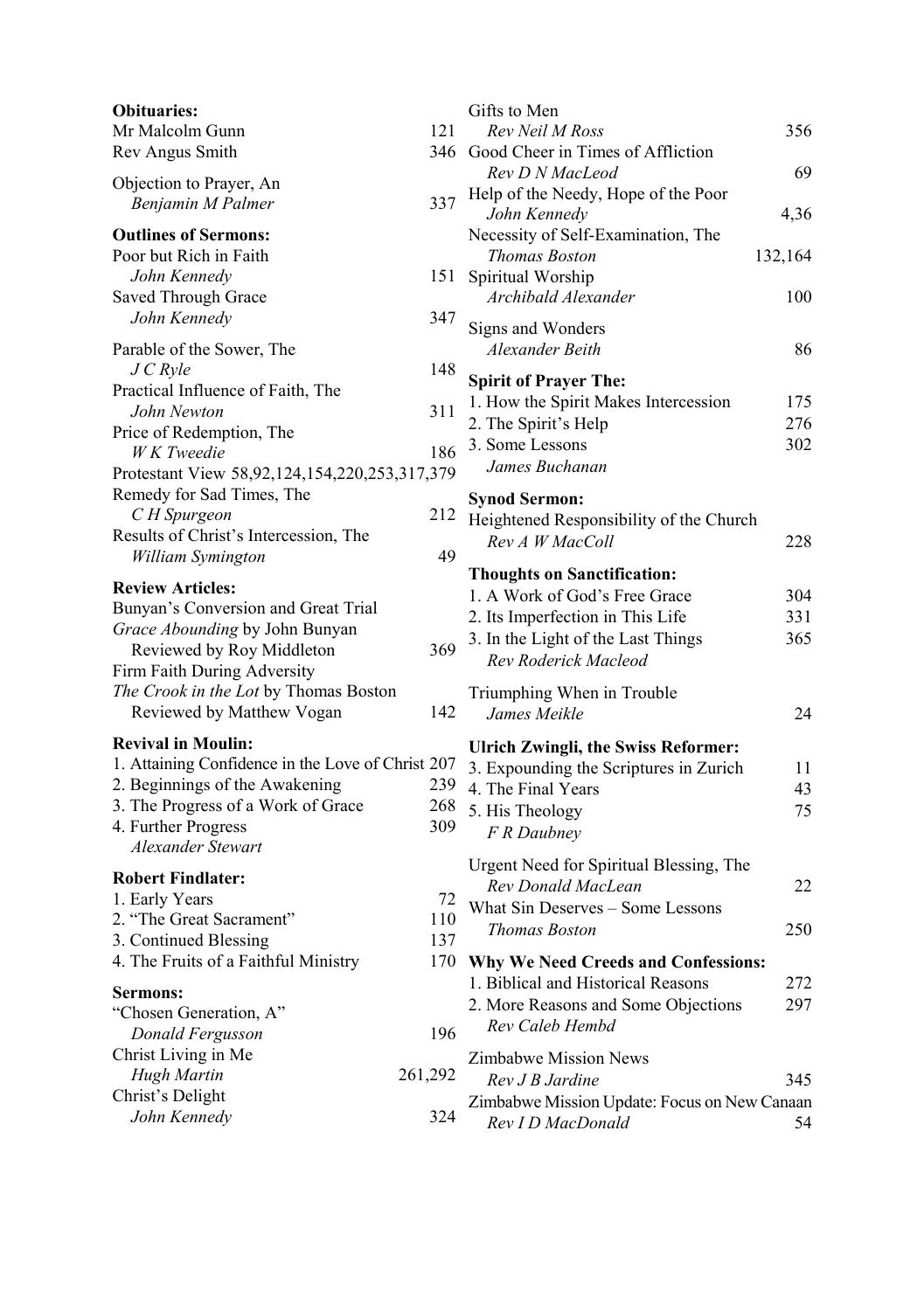### **FREE PRESBYTERIAN PLACES OF WORSHIP**

#### **Scotland**

**Aberdeen:** 2 Alford Place, AB10 1YD, Sabbath 11 am, 6 pm; Tuesday, 7.15 pm. Rev D W B Somerset BSc DPhil, 18 Carlton Place, Aberdeen, AB15 4BQ; tel: 01224 645250.

**Bracadale Duirinish-Strath: Struan:** Sabbath 12 noon. **Glendale** and **Vatten:** Sabbath 6pm, alternately. Thursday 7 pm, rotating between Struan, Vatten and Glendale. Contact Rev I D MacDonald; tel: 01478 612110.

**Dingwall:** Church, Hill Street, IV15 9JP: Sabbath 11 am, 6.30 pm; Wednesday 7.30 pm. **Beauly** (Balblair): Sabbath 6.30 pm, Thursday 7.30 pm. Rev A W MacColl MA PhD, 10 Achany Road, Dingwall, IV15 9JB; tel: 01349 866546.

**Dornoch:** Sabbath 11.30 am. Manse tel: 01862 810615. **Bonar:** Sabbath 6 pm. Wednesday 7.30 pm (alternately in Dornoch and Bonar). **Lairg:** Church and Manse; no F P services; **Rogart:** Church; no F P services. Contact Mr J Campbell; tel: 01863 766296.

**Edinburgh:** 63 Gilmore Place, EH3 9NU, Sabbath 11 am, 6 pm; Thursday 7.30 pm. Rev D Campbell MA, 35B Barnton Avenue West, Edinburgh EH4 6DF; tel: 0131 312 8227, e-mail: dcampbell1560@gmail.com.

- **Farr** (by Daviot)**:** Sabbath 12 noon. **Tomatin:** Sabbath 12 noon. **Stratherrick:** Sabbath 12 noon. (Each of these services is held once in three weeks as intimated). **Farr:** Thursday 7.30 pm (as intimated). Contact Mr M J Schouten; tel: 01463 221776.
- **Fort William:** Monzie Square, Sabbath 11 am, 6 pm as intimated. Manse: 15 Perth Place, PH33 6UL; tel: 01397 708553. Contact Mr D A McKinnon. Tel: 01397 702597.

**Gairloch** (Ross-shire): Sabbath 11 am, 6.30 pm. Prayer meeting in **Strath**, Thursday 7.30 pm. Rev A E W MacDonald MA, F P Manse, Gairloch, Ross-shire, IV21 2BS; tel: 01445 712247.

**Glasgow:** St Jude's Church, 137 Woodlands Road, G3 6LE. Sabbath 11 am and 6.30 pm; Wednesday 7.30 pm. Rev R MacLeod BA, 4 Laurel Park Close, Glasgow, G13 1RD; tel: 0141 954 3759.

- **Greenock:** Sabbath 2.30 pm, held in Free Church of Scotland hall, 14 Jamaica Street, PA15 1XX. Sabbath 2.30 pm. Contact Rev R MacLeod; tel: 0141 954 3759.
- **Halkirk:** Sabbath 11.30 am; Thursday 7.30 pm. Rev W A Weale, F P Manse, Bridge Street, KW12 6YG; tel: 01847 831758. **Thurso:** Duncan Street; Sabbath 5 pm; **Strathy:** Sabbath: 6 pm (first and third Sabbaths of month).
- **Harris (North): Tarbert:** Sabbath 12 noon, 6 pm. **Tarbert** and **Stockinish:** Tuesday 7.30 pm alternately. Rev J B Jardine BD, F P Manse, Tarbert, Isle of Harris, HS3 3DF; tel: 01859 502253, e-mail: northharris.fpc@btopenworld.com.
- **Harris (South): Leverburgh:** Sabbath 12 noon, 6 pm; Wednesday 7 pm. **Sheilebost:** as intimated. Rev K M Watkins BA, F P Manse, Ferry Road, Leverburgh, Isle of Harris, HS5 3UA; tel: 01859 520271.
- **Inverness:** Chapel Street, IV1 1NA; Sabbath 11 am, 6.30 pm; Wednesday 7.30 pm. Rev K D Macleod BSc, 11 Auldcastle Road, Inverness, IV2 3PZ; tel: 01463 712872.

**Kinlochbervie:** Sabbath 6 pm; **Scourie:** Sabbath 11:30 am, Tuesday 7 pm (as intimated). Contact Dr A Ross; tel 01971 502099.

**Kyle of Lochalsh:** Sabbath 6 pm. Manse tel: 01599 534933. Contact Rev D A Ross; tel: 01445 731340.

**Laide** (Ross-shire): Sabbath 12 noon, 6 pm; Wednesday 7.30 pm. Rev D A Ross. F P Manse, Laide, IV22 2NB; tel: 01445 731340. **Lochcarron:** Sabbath 11 am, 6 pm; Wednesday 7 pm. Manse.

**Lochinver:** Church. No F P services at present. Manse.

**Ness:** Sabbath 12 noon, 6 pm; Wednesday 7 pm. Manse tel: 01851 810228. Contact Rev K M Watkins; tel: 01859 520271.

- **North Tolsta:** Sabbath 12 noon, 6 pm; Thursday 7 pm; 1st Monday of month 7 pm. Manse tel: 01851 890325. Contact Rev J R Tallach; tel: 01851 702501.
- **North Uist: Bayhead:** Sabbath 12 noon, 6 pm; Thursday 7.30 pm (fortnightly). Manse tel: 01876 510233. Contact: Rev J B Jardine; tel: 01859 502253.

**Oban:** Church and Manse. No F P services at present.

**Perth:** Pomarium, off Leonard Street. Sabbath 11 am, 6 pm; Wednesday 7.30 pm. Contact Rev D Campbell; tel: 0131 312 8227.

**Portree:** Sabbath 12 noon, 6.30 pm; Wednesday 7 pm.. Rev I D MacDonald BA, F P Manse, Achachork, Portree, IV51 9HT; tel: 01478 612110.

**Raasay:** Sabbath 12 noon, 6 pm. Contact Rev I D MacDonald; tel: 01478 612110.

**Shieldaig:** Sabbath 11 am; **Applecross:** Sabbath 6pm. Tuesday 7 pm (alternately in Shieldaig and Applecross). Shieldaig manse tel: 01520 755259, Applecross manse tel: 01520 744411. Contact Rev D A Ross; tel: 01445 731340.

**Staffin:** Sabbath 12 noon, 5 pm; Wednesday 7 pm. F P Manse, Clachan, Staffin, IV51 9HY tel: 01470 562243.

**Stornoway:** Matheson Road, Sabbath 11 am, 6.30 pm; Thursday 7.30 pm. **Achmore:** Sabbath 12 noon; Tuesday 7 pm. Rev J R Tallach MB ChB, 2 Fleming Place, Stornoway, HS1 2NH; tel: 01851 702501.

**Tain:** Church. **Fearn:** Church. No F P services. See Dornoch and Bonar.

**Uig (Lewis) Miavaig:** Sabbath 12 noon, 6 pm; Wednesday 12 noon. Manse tel: 01851 672251. Contact Rev K M Watkins; tel: 01859 520271.

**Ullapool:** Sabbath 11 am, 6 pm; Wednesday 7.30 pm. Manse: Quay Street, IV26 2UE; tel: 01854 612449.

#### **England**

**Barnoldswick:** Kelbrook Road, Sabbath 11 am, 6 pm; Friday 7.30 pm; Wednesday 8 pm, alternately in Sandbach and Gatley. **South Manchester:** Sabbath 6.00 pm, in Trinity Church, Massie Street, Cheadle (entry at rear of building). Contact Mr R Middleton, 2 Emerald Drive, Sandbach, CW11 4ND; tel: 01270 761673.

**Broadstairs:** Sabbath 11 am, 5 pm at Portland Centre, Hopeville Ave, St Peter's; Tuesday 7 pm at Friends' Meeting House, St Peter's Park Rd. Contact Dr T Martin; tel: 01843 866369**.**

**London:** Zoar Chapel, Varden St, E1. Sabbath 11 am, 6.30 pm; Wednesday 7.15 pm. Rev J MacLeod MA, 6 Church Ave, Sidcup, Kent, DA14 6BU; tel: 0208 309 1623.

#### **Northern Ireland**

**Larne:** Station Road. No F P services. Contact Rev R Macleod; tel: 0141 954 3759.